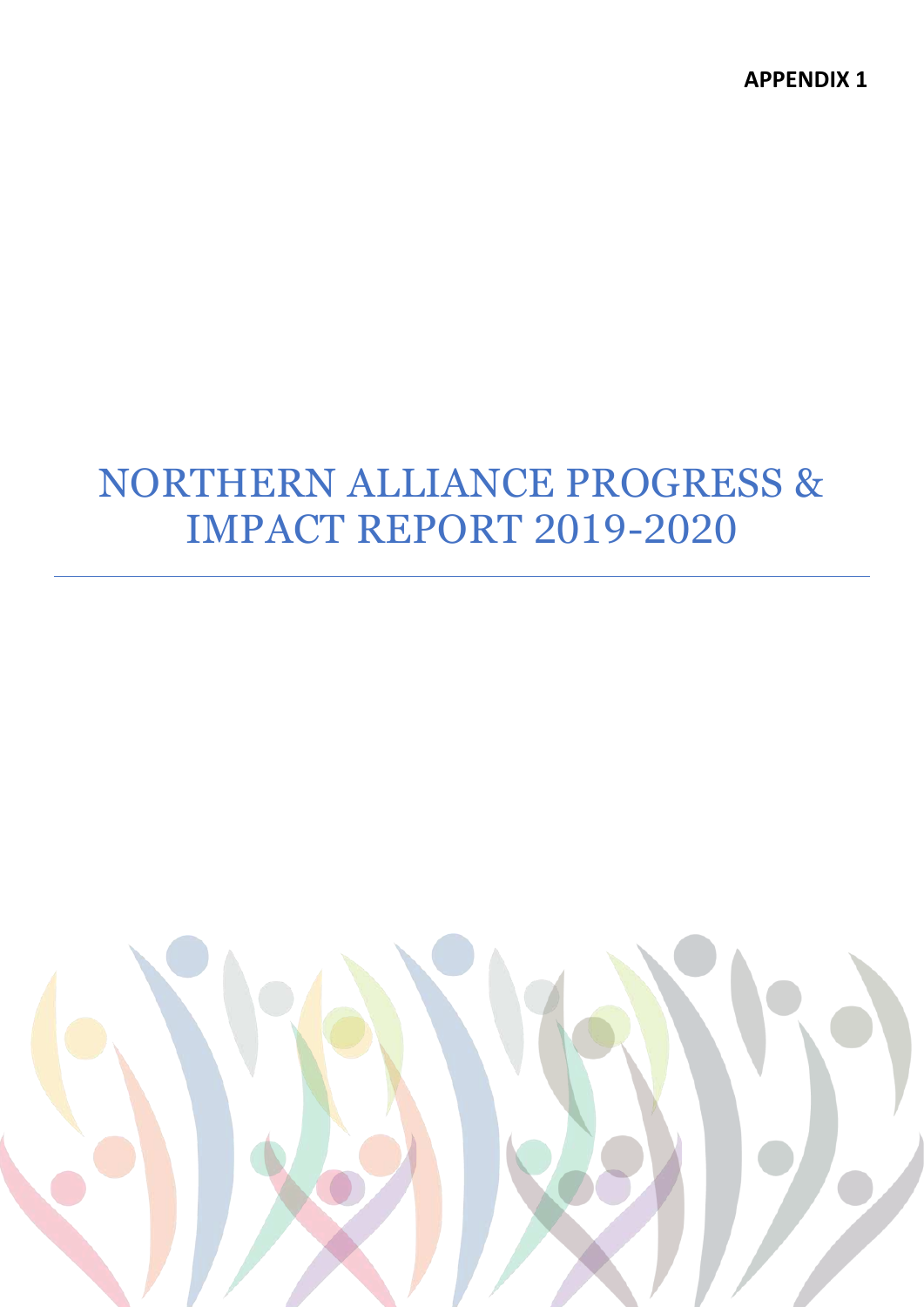| 20TH MARCH 2020 - SCHOOLS CLOSE ACROSS SCOTLAND DUE TO THE COVID-19 PANDEMIC  14 |  |
|----------------------------------------------------------------------------------|--|
|                                                                                  |  |
|                                                                                  |  |
|                                                                                  |  |
| $\mathbf{1}$ .                                                                   |  |
| 2.                                                                               |  |
| 3.                                                                               |  |
|                                                                                  |  |
|                                                                                  |  |
|                                                                                  |  |
|                                                                                  |  |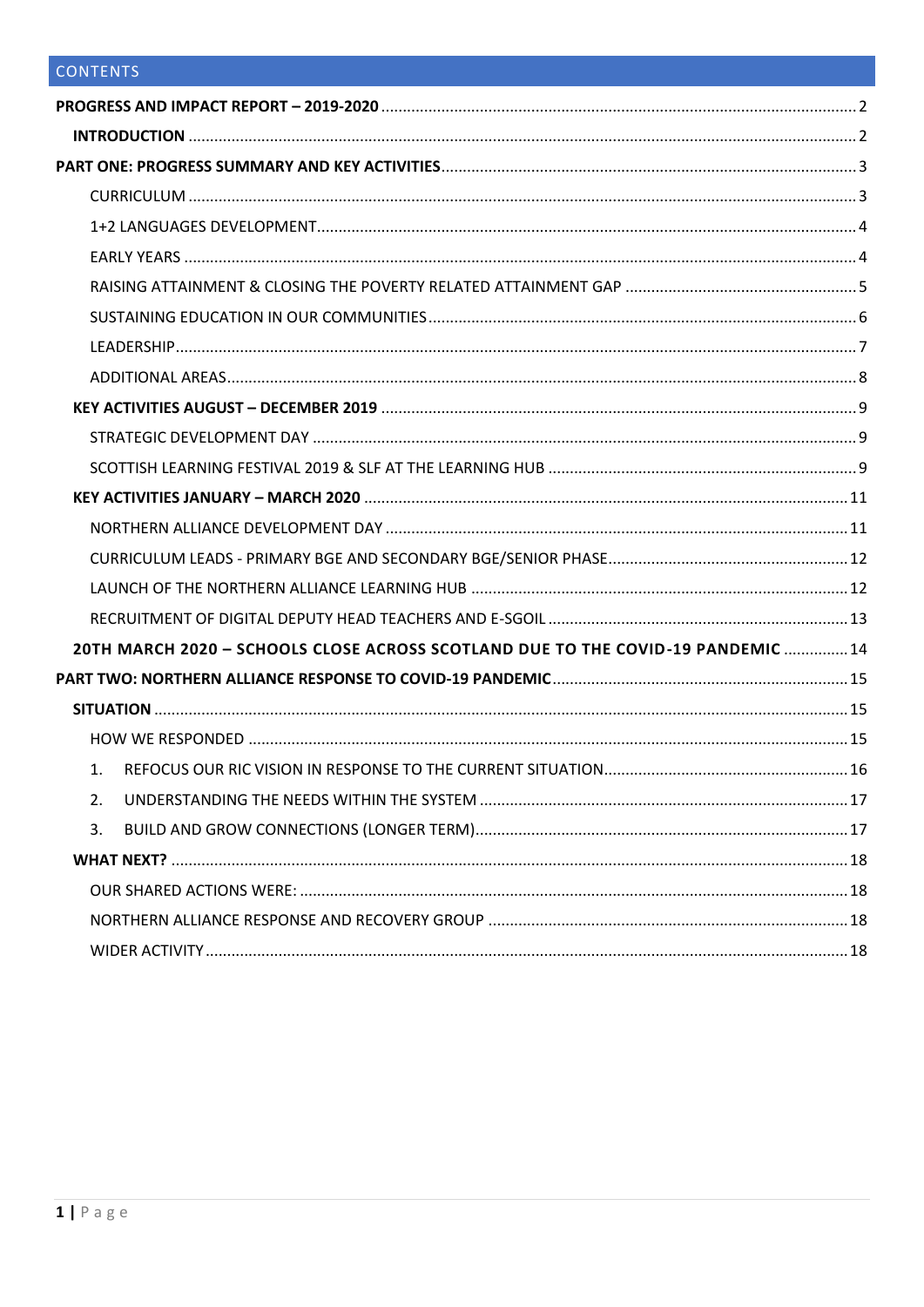# <span id="page-2-0"></span>**PROGRESS AND IMPACT REPORT – 2019-2020**

#### <span id="page-2-1"></span>**INTRODUCTION**

This report provides a summary of actions taken by the Northern Alliance Regional Improvement Collaborative over the past year. Details of workstream activity and progress is provided as follows:

- **Part One – Progress Summary and Key Activities**
- **Part Two – Northern Alliance Response to Covid-19 Pandemic**

The 2019-2020 Progress and Impact Report also tells the story of how the Northern Alliance Central Team has collaborated to develop a strategy and next steps in order to achieve our Northern Alliance vision, strengthening the golden thread of collaboration.

> *'Developing a culture of collaboration, sharing of expertise and creating local and regional networks to improve the educational and life chances of our children and young people.'*

> > *Northern Alliance Vision*

In addition to this report, qualitative and quantitative data evidencing impact and improvement can be accessed via our Data Sway – [Supporting Evidence.](https://sway.office.com/GRie6QTFCUTgwNCc?ref=Link)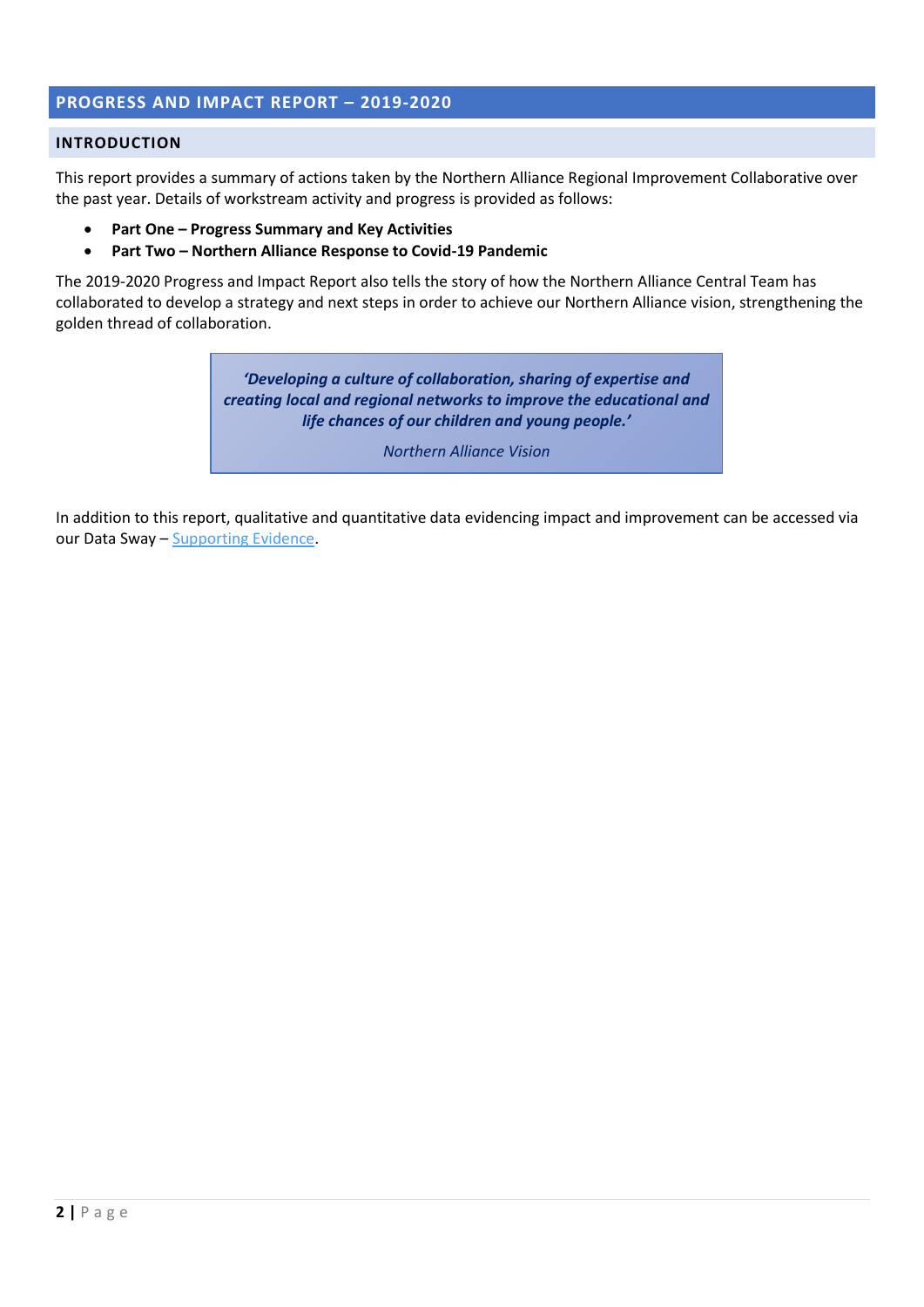# <span id="page-3-0"></span>**PART ONE: PROGRESS SUMMARY AND KEY ACTIVITIES**

Workstream Leads have been working closely with practitioners across the Northern Alliance and national partners in order to work towards the priorities set out within our Regional Improvement Plan – Phase 3:

| <b>KEY THEMES FOR COLLABORATION</b>                                                                                                                                                                                                                                                                                                                                                               |                                                                                                                                                                                                                                                                                                                                                                                                                                                                                    |                                                                                                                                                                                                                                                                                                                                                                                                                    |                                                                                                                                                                                                                                                                                                                      |
|---------------------------------------------------------------------------------------------------------------------------------------------------------------------------------------------------------------------------------------------------------------------------------------------------------------------------------------------------------------------------------------------------|------------------------------------------------------------------------------------------------------------------------------------------------------------------------------------------------------------------------------------------------------------------------------------------------------------------------------------------------------------------------------------------------------------------------------------------------------------------------------------|--------------------------------------------------------------------------------------------------------------------------------------------------------------------------------------------------------------------------------------------------------------------------------------------------------------------------------------------------------------------------------------------------------------------|----------------------------------------------------------------------------------------------------------------------------------------------------------------------------------------------------------------------------------------------------------------------------------------------------------------------|
| <b>Attainment Gap</b>                                                                                                                                                                                                                                                                                                                                                                             | Empowerment                                                                                                                                                                                                                                                                                                                                                                                                                                                                        | <b>Excellence &amp; Equity</b>                                                                                                                                                                                                                                                                                                                                                                                     | Improvement                                                                                                                                                                                                                                                                                                          |
| <b>Digital</b>                                                                                                                                                                                                                                                                                                                                                                                    | Leadership                                                                                                                                                                                                                                                                                                                                                                                                                                                                         | <b>Parental Engagement</b>                                                                                                                                                                                                                                                                                                                                                                                         | Place                                                                                                                                                                                                                                                                                                                |
|                                                                                                                                                                                                                                                                                                                                                                                                   | <b>NIF PRIORITIES</b>                                                                                                                                                                                                                                                                                                                                                                                                                                                              |                                                                                                                                                                                                                                                                                                                                                                                                                    |                                                                                                                                                                                                                                                                                                                      |
| Improvement in attainment, literacy<br>and numeracy                                                                                                                                                                                                                                                                                                                                               | Closing the poverty related attainment<br>2.<br>gap between the most and least<br>disadvantaged children                                                                                                                                                                                                                                                                                                                                                                           | Improving the structures which help<br>3.<br>children and young people's health and<br>wellbeing                                                                                                                                                                                                                                                                                                                   | 4.<br>Improvement in employability skills and<br>sustained, positive school leaver<br>destinations for all young people                                                                                                                                                                                              |
| <b>WORKSTREAMS</b>                                                                                                                                                                                                                                                                                                                                                                                |                                                                                                                                                                                                                                                                                                                                                                                                                                                                                    |                                                                                                                                                                                                                                                                                                                                                                                                                    |                                                                                                                                                                                                                                                                                                                      |
| <b>CURRICULUM</b>                                                                                                                                                                                                                                                                                                                                                                                 | <b>RAISING ATTAINMENT AND CLOSING THE</b><br>POVERTY RELATED ATTAINMENT GAP                                                                                                                                                                                                                                                                                                                                                                                                        | <b>SUSTAINING EDUCATION IN OUR</b><br><b>COMMUNITIES</b>                                                                                                                                                                                                                                                                                                                                                           | <b>LEADERSHIP</b>                                                                                                                                                                                                                                                                                                    |
| - Develop curriculum-specific supports<br>and CLPL for key curricular areas;<br>- Develop specific supports for Head<br>Teachers in developing their curriculum<br>rationales for the BGE and Senior Phase;<br>- Develop and share practice in relation<br>to the development of skills for learning.<br>life and work, linked to DYW;<br>- Develop digital approaches to<br>curriculum delivery. | - Practitioners and young people will<br>have an understanding of poverty<br>within their context and place;<br>Agree measurement tools for rural<br>poverty in collaboration with<br>communities:<br>Educational establishments will plan<br>interventions for children, young<br>people and families using the<br>appropriate measurement tool(s)<br>where appropriate;<br>To close the attainment gap more<br>effectively, including the use of<br>Attainment Scotland Funding. | Develop a Learning Estates Strategy for<br>the whole RIC area:<br>Develop a toolkit for use by individual<br>authorities:<br>Exploring framework to facilitate change<br>in our communities:<br>Develop the e-learning model across the<br>Northern Alliance, widening access to<br>curriculum;<br>Improve the digital CLPL offer for staff;<br>Improve environments for learning<br>across the Northern Alliance. | Develop leadership at all levels;<br>Develop RIC wide leadership<br>development programmes for<br>classroom, middle, senior and system<br>leaders:<br>Develop and share succession planning<br>approaches across the RIC:<br>Champion school empowerment and<br>self-improving schools approaches<br>across the RIC. |

A summary of progress towards the priorities over session 2019-2020 can be found below.

#### <span id="page-3-1"></span>**CURRICULUM**

#### NUMERACY & MATHS

| <b>ACTIVITY</b>                                                                                                                                                                                                                                                                                                                                                                                                                                                                                                                        | <b>IMPACT</b>                                                                                                                                                                                                                                                                                                                                                                                                                                                |
|----------------------------------------------------------------------------------------------------------------------------------------------------------------------------------------------------------------------------------------------------------------------------------------------------------------------------------------------------------------------------------------------------------------------------------------------------------------------------------------------------------------------------------------|--------------------------------------------------------------------------------------------------------------------------------------------------------------------------------------------------------------------------------------------------------------------------------------------------------------------------------------------------------------------------------------------------------------------------------------------------------------|
| A NAT 5 CONFERENCE was held in September 2019 and saw<br>attendance of close to 100 PRACTITIONERS from our authorities.<br>Feedback from the event has given it a satisfaction rating of 4.6/5. The<br>event tied in with Maths Week Scotland and gave delegates an<br>opportunity to participate in workshops covering a number of themes,<br>including the NATIONAL STANDARD, IMPROVING PEDAGOGY<br>AND BROAD GENERAL EDUCATION (BGE) PATHWAYS. This<br>event was supported by colleagues from Education Scotland's<br>Northern Team | As a result of the conference practitioners reported changes in<br>pedagogy and changes in approaches to assessment at SCQF Level 5,<br>with several schools revising presentation policy to provide<br>opportunities for N4 learners to achieve N5 Applications. Insight data<br>will be reviewed in September and a similar conference will be<br>delivered online in November to maintain a drive on improving<br>performance in N5.                      |
| THE SMALL SCHOOLS' NETWORK was established providing<br>support from the Northern Alliance and Education Scotland for<br>Principal Teachers within single member departments in secondary<br>schools, developing peer-to-peer collaboration digitally and<br>subsequently reducing professional isolation. Accompanying this is the<br>TEACH MEET approach, the aim of which is to encourage local<br>practitioners to share examples of what's working in their classroom<br>practice.                                                | Using the TEACH MEET approach we delivered 3 physical events.<br>Evaluations were very positive with the sessions providing<br>opportunities to network, collaborate and build confidence. The<br>Northern Team also took the opportunity to share key national<br>messages. Moving forward, this approach has been adapted for online<br>delivery and will be offering twilight sessions throughout 2020-21 as<br>part of the Northern Alliance CLPL offer. |
| The Northern Alliance Numeracy and Maths PROGRESSION<br>DOCUMENT was completed in December 2019 and now provides<br>support from Early Level through to Level 4.                                                                                                                                                                                                                                                                                                                                                                       | Feedback has been positive, and the document now sits within<br>Education Scotland's recently updated numeracy & maths PLC.<br>Feedback is being used to improve the document - a comprehensive<br>package of support for fractions is being developed. The content and<br>format of this is being shaped by CLPL evaluations and the results of                                                                                                             |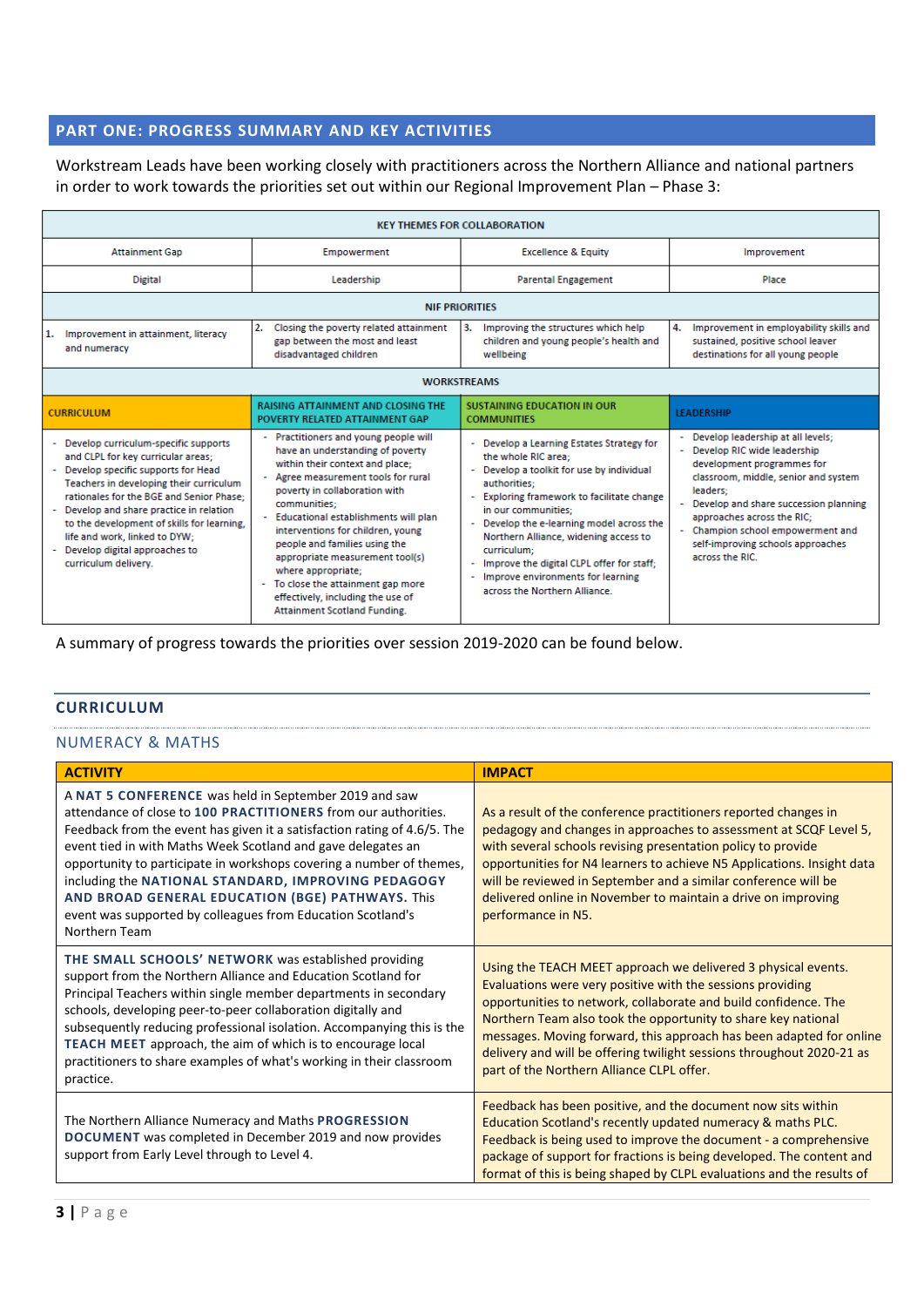|                                                                                                                                                                                                                                                                                                                                                                                                                                                                                                                                                                                                                                                                                                                                                                                                                                                                            | two Collaborative Action Research projects supported by the Northern<br>Alliance.                                                                                                                                                                                                                                                                                                                                                                                                                                                                                                                                                                                                                                                                                                                                                                                                                                             |
|----------------------------------------------------------------------------------------------------------------------------------------------------------------------------------------------------------------------------------------------------------------------------------------------------------------------------------------------------------------------------------------------------------------------------------------------------------------------------------------------------------------------------------------------------------------------------------------------------------------------------------------------------------------------------------------------------------------------------------------------------------------------------------------------------------------------------------------------------------------------------|-------------------------------------------------------------------------------------------------------------------------------------------------------------------------------------------------------------------------------------------------------------------------------------------------------------------------------------------------------------------------------------------------------------------------------------------------------------------------------------------------------------------------------------------------------------------------------------------------------------------------------------------------------------------------------------------------------------------------------------------------------------------------------------------------------------------------------------------------------------------------------------------------------------------------------|
| A STRONG PARTNERSHIP HAS BEEN FORGED WITH THE<br>EDUCATION SCOTLAND northern numeracy and maths team.<br>Working to a joint plan around the recommendations of "MAKING"<br>MATHS COUNT" there has been improved collaboration with Local<br>Authorities through working directly with clusters around progression<br>and pedagogy. Five online CLPL events were developed and delivered<br>during lockdown, resulting in positive feedback from practitioners.<br>One event concentrated on how to improve performance in Higher<br>mathematics, which is part of an overall plan to work alongside Local<br>Authorities on achieving the government's stipulated target of a 10%<br>increase in SCQF level 5 passes in mathematics by 2022. The<br>remaining 4 were devoted to improving teacher knowledge and<br>confidence in the teaching and assessment of fractions. | A comprehensive programme of support is now in place for NQTs, as<br>well as a small schools' network. Colleagues also collaborated to<br>facilitate a joint Professional Learning Event for Aberdeen<br>City/Aberdeenshire teachers and supported the Moray Maths<br>Conference with input around improving pedagogy. Improvements in<br>the teaching, learning and assessment of fractions have been<br>identified, as well as proportional reasoning, as being pivotal in order<br>to ensure sustained improvement in performance at SCQF Level 5.<br>Partnerships with both the UHI and the University of Aberdeen are<br>being developed. As a result, the workstream is now contributing to<br>the MEd programme at Aberdeen University. A workshop to 150<br>second year students was delivered in early March, and this is to be<br>developed further to include direct input across all four years of the<br>course. |

# <span id="page-4-0"></span>1+2 LANGUAGES DEVELOPMENT

| <b>ACTIVITY</b>                                                                                                                                                                                                                                                                                                                                                                                                                                                                      | <b>IMPACT</b>                                                                                                                                                                                                                                                                                                                                                                                                                                                                                                                                                                                                                                                                                  |
|--------------------------------------------------------------------------------------------------------------------------------------------------------------------------------------------------------------------------------------------------------------------------------------------------------------------------------------------------------------------------------------------------------------------------------------------------------------------------------------|------------------------------------------------------------------------------------------------------------------------------------------------------------------------------------------------------------------------------------------------------------------------------------------------------------------------------------------------------------------------------------------------------------------------------------------------------------------------------------------------------------------------------------------------------------------------------------------------------------------------------------------------------------------------------------------------|
| Class teachers engaged with development officers to ensure HIGH-<br><b>QUALITY IMPLEMENTATION OF THE 1+2 LANGUAGES POLICY.</b><br>As part of this activity, ONLINE LANGUAGE RESOURCES for<br>practitioners in both French and Gaelic have been developed. These<br>accessible bite sized resources aim to upskill practitioners effectively<br>to implement and deliver high quality additional language learning<br>within the classroom, at no cost.                               | Early years to S3 website and resource links shared on the $1+2$<br>Northern Alliance Languages Sharepoint. Online short- and long-term<br>courses have been uploaded and CLPL provided around supporting<br>teachers with digital language learning using various platforms. French<br>language upskilling Northern Alliance CLPL will be available in Term 2<br>based on the online language course content. Through increased<br>accessibility, resources are building an increased shared<br>understanding of high-quality implementation across the Northern<br>Alliance.                                                                                                                 |
| Connections have been further developed with the UNIVERSITY OF<br>ABERDEEN, VIA THE NORTHERN ALLIANCE LEARNING HUB,<br>hosting joint project meetings with PGDE tutor and students,<br>Northern Alliance Modern Language Assistants, German Educational<br>Trainees and other language volunteers in partnership with the British<br>Council.<br><b>SECONDARY LANGUAGE PRINCIPAL TEACHER TEAMS GROUP to</b><br>support professional discussion and resource and information sharing. | This effort of pooling language expertise has provided the opportunity<br>to develop shared resources and peer-to-peer collaboration further.<br>There has been a specific focus on building strong connections<br>between secondary language specialists and primary colleagues,<br>leading to shared developments between settings and supporting<br>the uptake of a language. Language expertise is being shared<br>across Local Authorities. Partners have developed and shared<br>resources such as the online French course, the Northern Alliance<br>language challenge sheets, collation of language websites and<br>resources and the CLPL associated resources offered last session. |

# <span id="page-4-1"></span>EARLY YEARS

| <b>ACTIVITY</b>                                                                                                                                                                                                                                                                                                                                                                                                                                                                                                                                        | <b>IMPACT</b>                                                                                                                                                                                                                                                                                                                                                             |
|--------------------------------------------------------------------------------------------------------------------------------------------------------------------------------------------------------------------------------------------------------------------------------------------------------------------------------------------------------------------------------------------------------------------------------------------------------------------------------------------------------------------------------------------------------|---------------------------------------------------------------------------------------------------------------------------------------------------------------------------------------------------------------------------------------------------------------------------------------------------------------------------------------------------------------------------|
| In October, the network delivered an ELC QUALITY WORKSHOP for<br>local authority ELC central team members in October. The Quality<br>workshop explored the themes self-evaluation, curriculum design,<br>outdoor learning and play and building leadership capacity. This event<br>saw representatives from across the Northern Alliance come together<br>for two days of rich discussion, shared practice and great networking.<br>The event also gathered national representation from SSSC,<br><b>EDUCATION SCOTLAND and the CARE INSPECTORATE.</b> | Actions arising from this event informed the Network's improvement<br>agenda for the year ahead. Colleagues valued the time spent sharing<br>learning and making connections for future collaboration.                                                                                                                                                                    |
| <b>EXPANSION OF ELC TO 1140 HOURS</b><br>A calendar of meetings was developed for Early Years Leads from each<br>Local Authority to meet online or face to face each month to support<br>one another and share practice within the expansion of ELC to 1140<br>hours. This calendar of meetings also included engagement with key                                                                                                                                                                                                                      | In the final stages of the expansion of ELC, colleagues reported that<br>they valued the opportunity to meet monthly in order to share<br>practice and work alongside national partners. Over the course of the<br>year, there were three new members of the network and they<br>reported that the monthly meetings were a valuable source of<br>information and support. |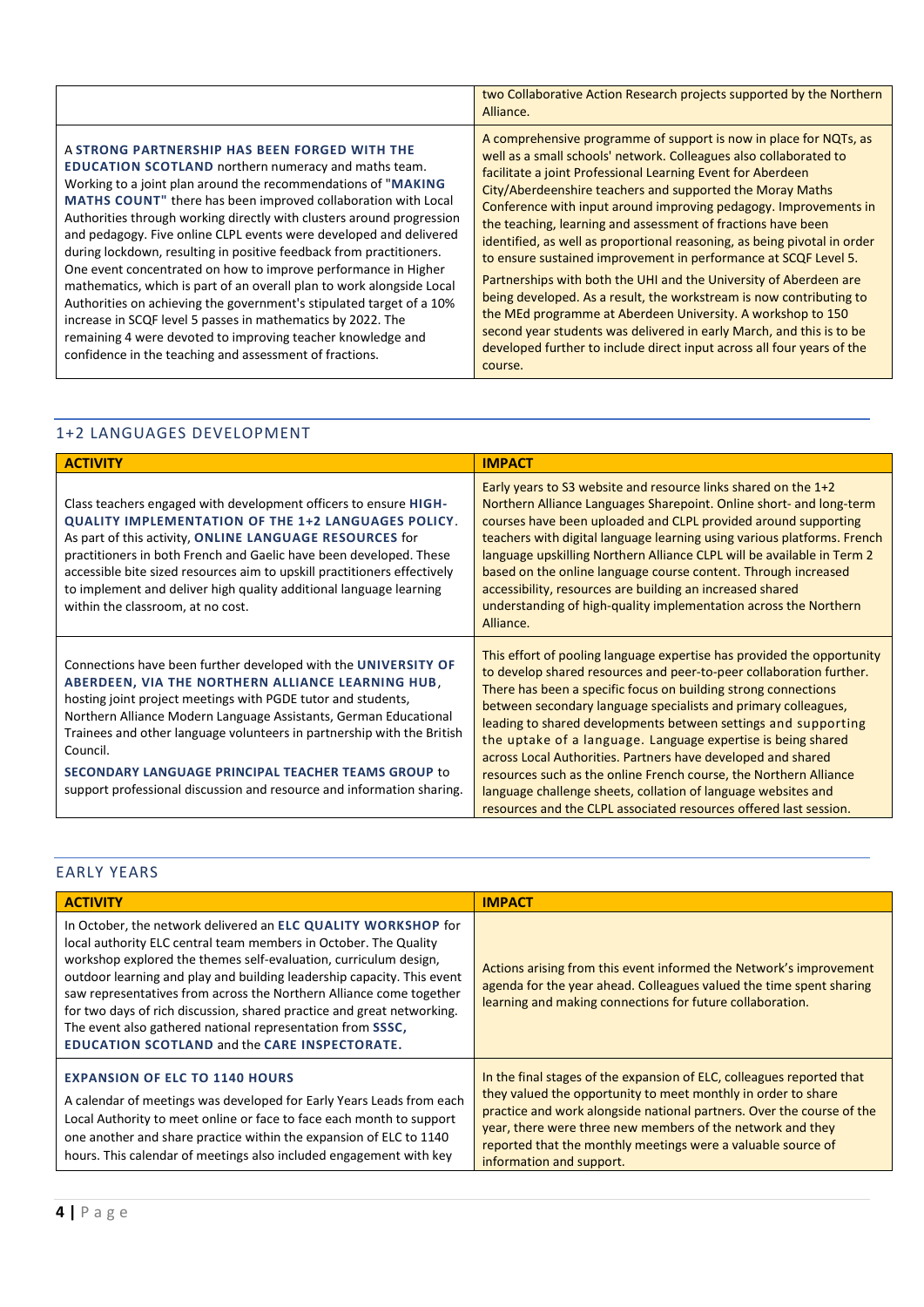| national Early Years leaders and experts - e.g. National ELC Delivery<br>Team, Care Inspectorate, Education Scotland.                                                                                                                                                                                                                                                                                                                                                                                                                                                                                                                                                                                                                                                                                                        |                                                                                                                                                                                                                                                                                                                                                                                                                                                                                                                                                                                                                                                                                                                                                                                                                                                                                                                                                                                                                                   |
|------------------------------------------------------------------------------------------------------------------------------------------------------------------------------------------------------------------------------------------------------------------------------------------------------------------------------------------------------------------------------------------------------------------------------------------------------------------------------------------------------------------------------------------------------------------------------------------------------------------------------------------------------------------------------------------------------------------------------------------------------------------------------------------------------------------------------|-----------------------------------------------------------------------------------------------------------------------------------------------------------------------------------------------------------------------------------------------------------------------------------------------------------------------------------------------------------------------------------------------------------------------------------------------------------------------------------------------------------------------------------------------------------------------------------------------------------------------------------------------------------------------------------------------------------------------------------------------------------------------------------------------------------------------------------------------------------------------------------------------------------------------------------------------------------------------------------------------------------------------------------|
| <b>MAKE MORE EFFECTIVE USE OF TECHNOLOGY TO ENSURE ELC</b><br><b>PRACTITIONERS FROM ACROSS THE NORTHERN ALLIANCE</b><br>CAN HAVE THE OPPORTUNITY TO ENGAGE IN ONLINE<br>PROFESSIONAL DEVELOPMENT ACTIVITY.<br>Colleagues from the SSSC shared an overview of online CLPL resources<br>for ELC practitioners - ranging from starting out in the profession to<br>'Step into Leadership' - resources for leaders/ aspiring leaders within<br>the sector.<br>In December, technology facilitated an online training session for all<br>Excellence and Equity Leads across the Northern Alliance. Colleagues<br>met in one venue within each local authority along with a facilitator<br>for the meeting. This enabled colleagues to engage with training<br>online and then reflect on local practice with one another offline. | In partnership with the SSSC, a list of online resources was developed<br>to share with ELC colleagues - initially within the Northern Alliance,<br>and now across Scotland. This has been particularly useful for<br>colleagues accessing CLPL during the lockdown period.<br>Meeting online every month and fortnightly Skype calls provided Early<br>Years Leads with the opportunity to build a shared understanding of<br>key national policies and share practice without extensive travel to<br>meetings.<br>The Excellence and Equity Online Development Day proved to be<br>successful, with participants rating the format and content of the day<br>4/4. Comment from participant below:<br>'I find these days extremely helpful and value the opportunity to<br>network with E&ELS from other authorities. This time it made me<br>really self- reflect and look at what I need to change to improve. It also<br>made me realise how much I have learnt throughout my 1 <sup>st</sup> year as an<br><b>E&amp;EL.'</b> |
| In January, the Northern Alliance Emerging Literacy Network was re-<br>formed with representation from each of the Local Authorities. This<br>network worked together to evaluate the implementation of<br>Emerging Literacy across the Northern Alliance and report on<br>progress. Partnership working included colleagues from the<br><b>CHILDREN AND YOUNG PEOPLE'S IMPROVEMENT</b><br><b>COLLABORATIVE (CYPIC) AND THE NATIONAL AHP LEAD. Links</b><br>have also been made to the National Practice Guidelines for the Early<br>Level - 'REALISING THE AMBITION'. There was a slight delay to the<br>timescale of the evaluation and report, however, the process was<br>complete by the end of September 2020.                                                                                                         | A series of recommendations has been included within the Evaluation<br>Report which will further support the quality and sustainability of<br>Emerging Literacy across the Northern Alliance.<br>During Lockdown, online CLPL delivered by colleagues in Highland was<br>made accessible to colleagues across the Northern Alliance and<br>uptake was significant. Colleagues have acknowledged the role<br>Emerging Literacy can play in meeting children's individual<br>development needs in starting school and moving forward-<br>particularly relevant following the period in lockdown.                                                                                                                                                                                                                                                                                                                                                                                                                                    |
| ESTABLISH A NETWORK OF ELC EXCELLENCE AND EQUITY<br>LEADS ACROSS THE NORTHERN ALLIANCE TO IMPROVE<br><b>OUTCOMES FOR THE CHILDREN IN THEIR SETTINGS AND TO</b><br>SHARE THEIR LEARNING WITH SETTINGS ACROSS THE<br><b>NORTHERN ALLIANCE.</b><br>Through a series of developments sessions (both online and face to<br>face), ELC EXCELLENCE & EQUITY LEADS from across the Northern<br>Alliance were brought together, upskilled and empowered to apply<br>newly gained knowledge and skills to their local settings. The aim of<br>this activity was to generate a QUALITY IMPROVEMENT PROJECT<br>which will be co-constructed with settings, with a clear focus on<br>improving outcomes for children within respective settings using the<br>MODEL FOR IMPROVEMENT approach.                                              | Almost 100% of Northern Alliance Excellence and Equity Leads have<br>attended two face to face sessions and two online network and<br>training sessions across the year. During these sessions, colleagues<br>also engaged in Model for Improvement training, which they are now<br>able to use within their own settings in order to better understand<br>whether a change they have made has led to an improvement.<br>Sharing practice around self- evaluation has led to the use of floor<br>books to support greater ownership, communication and<br>collaboration. Sharing practice has also led to a greater confidence<br>and shared understanding of the core role of the Excellence and<br>Equity Lead. This has built a supportive network, which should<br>generate a self-sustaining model for continuous improvement, as well<br>as providing an improvement model which can be applied to other<br>contexts.                                                                                                       |

# <span id="page-5-0"></span>**RAISING ATTAINMENT & CLOSING THE POVERTY RELATED ATTAINMENT GAP**

| <b>ACTIVITY</b>                                                                                                                                                                                                                                                                                 | <b>IMPACT</b>                                                                                                                                                                                                                                                                                                                                                                                                                 |
|-------------------------------------------------------------------------------------------------------------------------------------------------------------------------------------------------------------------------------------------------------------------------------------------------|-------------------------------------------------------------------------------------------------------------------------------------------------------------------------------------------------------------------------------------------------------------------------------------------------------------------------------------------------------------------------------------------------------------------------------|
| Working and consulting with CHILD POVERTY ACTION GROUP and<br>the SCOTTISH POVERTY AND INEQUALITY RESEARCH UNIT,<br>various workshops have been developed to look at POVERTY IN THE<br>CONTEXT OF INDIVIDUAL LOCAL AUTHORITIES AND SETTINGS.<br>using local data and understanding pupil voice. | Workstream Leads have engaged directly with various schools across<br>the Northern Alliance and feedback has highlighted an increase in<br>awareness and understanding of the effects of child poverty in<br>the unique context of each school. this has subsequently led to<br>schools reporting revisions within school policies and examining the<br>effects of poverty within their setting in a greater level of detail. |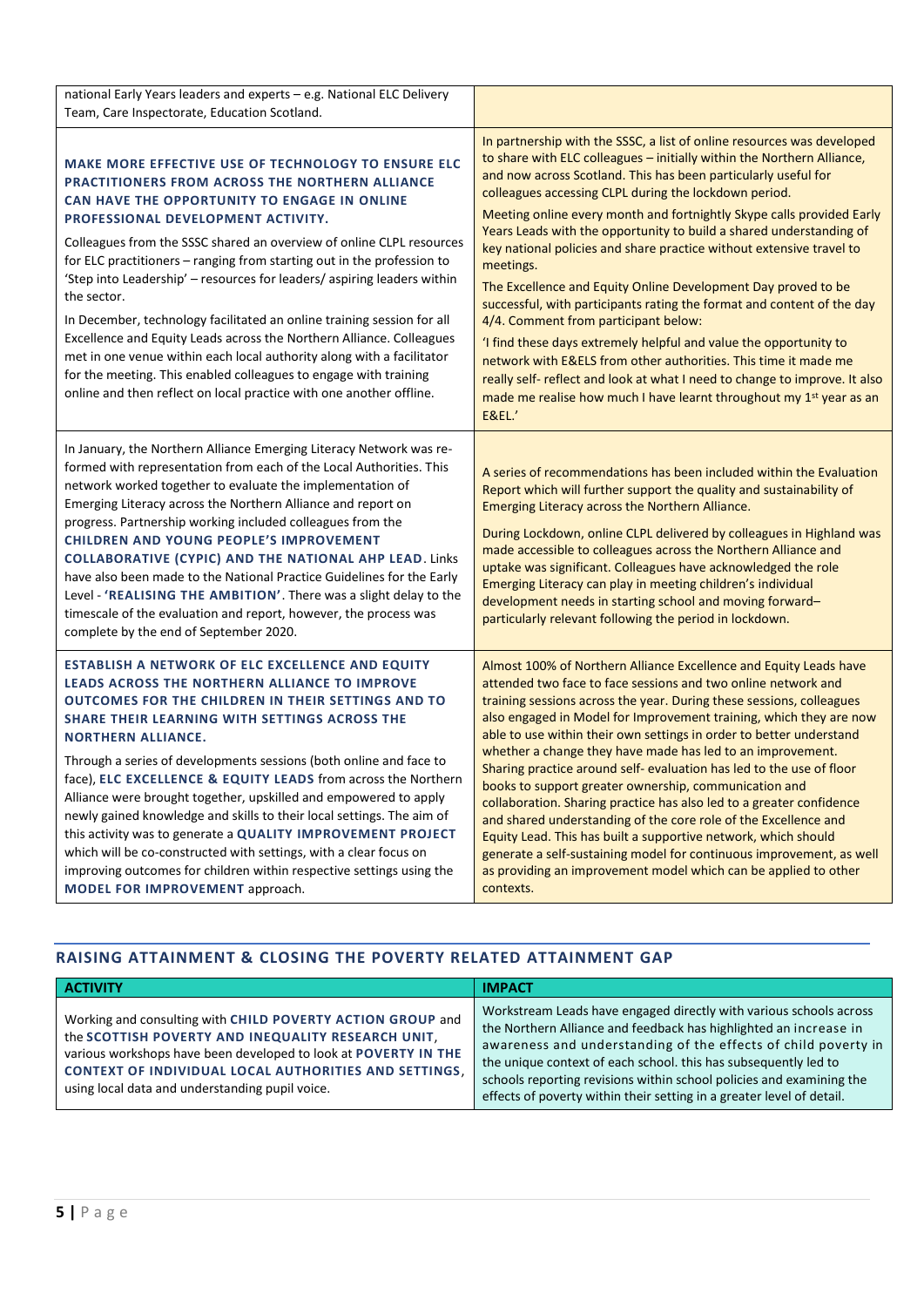| Respective LOCAL CHILD POVERTY ACTION REPORTS (LCPAR)<br>have been pooled and shared widely.                                                                                                                                                                                                                                                                                        | This has led to bespoke support to one local authority in the<br>development of their statutory LCPAR. This specific support to one<br>local authority has supported them to fulfil their statutory function<br>and provides a strong benchmark to assess performance and take a<br>whole systems approach to closing the poverty related attainment<br>gap.                                                                                                                                                                                                                                                                                                                                                               |
|-------------------------------------------------------------------------------------------------------------------------------------------------------------------------------------------------------------------------------------------------------------------------------------------------------------------------------------------------------------------------------------|----------------------------------------------------------------------------------------------------------------------------------------------------------------------------------------------------------------------------------------------------------------------------------------------------------------------------------------------------------------------------------------------------------------------------------------------------------------------------------------------------------------------------------------------------------------------------------------------------------------------------------------------------------------------------------------------------------------------------|
| <b>UPSKILLING OF PRACTITIONERS continues through twilight</b><br>sessions, BREAKING DOWN AREA DEMOGRAPHIC DATA as well<br>as exploring the opportunities to gain insight from children, young<br>people and families with lived experience with the 'OUR VOICE'<br><b>PROJECT.</b> This aims to provide a place-based approach to informing<br>school priorities and interventions. | This has facilitated Local Authorities and schools to find and interpret<br>data based on their local context in order to understand the nature of<br>poverty in their community and therefore implement policy and<br>practice to best tackle the attainment gap. There has therefore been<br>improved practice regarding specific policy in schools in mitigating the<br>barriers to learning that poverty has created. Capturing the voice of<br>children and young people with lived experience of poverty has led to<br>a better understanding of their needs in terms of what place-based<br>approach should be implemented to remove the barrier to education<br>that poverty creates and have the greatest impact. |

# <span id="page-6-0"></span>**SUSTAINING EDUCATION IN OUR COMMUNITIES**

# SUSTAINING EDUCATION – LEARNING ESTATES

|                                                                                                                                                                                                                                                                                                                                                                                                                                                     | <b>IMPACT</b>                                                                                                                                                                                                                                                                                         |
|-----------------------------------------------------------------------------------------------------------------------------------------------------------------------------------------------------------------------------------------------------------------------------------------------------------------------------------------------------------------------------------------------------------------------------------------------------|-------------------------------------------------------------------------------------------------------------------------------------------------------------------------------------------------------------------------------------------------------------------------------------------------------|
| Working with individual authorities, training has been provided on the<br><b>MODERATION OF BUILDING CORE FACTS ASSESSMENTS.</b>                                                                                                                                                                                                                                                                                                                     | This will enable teams to take a more holistic approach to these<br>assessments, which in turn will lead to more accurate assessments of<br>the learning estate and subsequently ensure that the best quality<br>learning environments are available for children and young people.                   |
| The PLACE-BASED APPROACH has been developed within the<br>context of a LEARNING ESTATE STRATEGY, which aims to<br>collectively bring educational benefit at the heart of the strategy. This<br>has contributed towards the development of associated TOOLKITS<br>TO SUPPORT IMPLEMENTATION, BUILD CAPACITY within the<br>central teams of local authorities and contributes to the fulfilment of<br>the Schools (Consultation) (Scotland) Act 2010. | The work has highlighted the necessity and significance of<br>collaborating within the local authority and beyond with the aim to<br>support local authority planning and the fulfilment of statutory duties,<br>as well as ensuring that learning environments are safe, inclusive and<br>nurturing. |

# E-LEARNING

| <b>ACTIVITY</b>                                                                                                                                                                                                                                                                                                                                                             | <b>IMPACT</b>                                                                                                                                                                                                                                                                                                                                                                                                                                         |
|-----------------------------------------------------------------------------------------------------------------------------------------------------------------------------------------------------------------------------------------------------------------------------------------------------------------------------------------------------------------------------|-------------------------------------------------------------------------------------------------------------------------------------------------------------------------------------------------------------------------------------------------------------------------------------------------------------------------------------------------------------------------------------------------------------------------------------------------------|
| An INTERRUPTED LEARNERS PROGRAMME was developed by e-<br>Sgoil to support and reengage learners from across the Northern<br>Alliance with education where this has not been possible. This model<br>was developed with extensive input from multidisciplinary<br>professionals (such as an educational psychologist, occupational<br>therapist and an autism practitioner). | This innovative approach provides an online, interactive and<br>supportive learning community where pupils feel in control. This<br>proof of concept provides a model of working for which young people<br>can learn in a safe and comfortable environment and remain engaged<br>in their learning. The prospect of extending or replicating this model<br>provides an opportunity to support vulnerable young people within a<br>number of contexts. |
| Working with the SCOTTISH NATIONAL CENTRE FOR<br>LANGUAGES (SCILT), a series of online learning and teaching inputs<br>were co-designed with the aim of providing equity in language<br>learning experiences. This came with a focus on languages such as<br>Arabic, but there has also been relative focus on Gaelic to support the<br>Gaelic Medium policy agenda.        | This work was expected to support the implementation of the $1+2$<br>policy, especially within settings who struggled to introduce additional<br>language provision. However, this has since evolved into a national<br>offer which has engaged pupils with multiple languages being<br>delivered over the lockdown period.                                                                                                                           |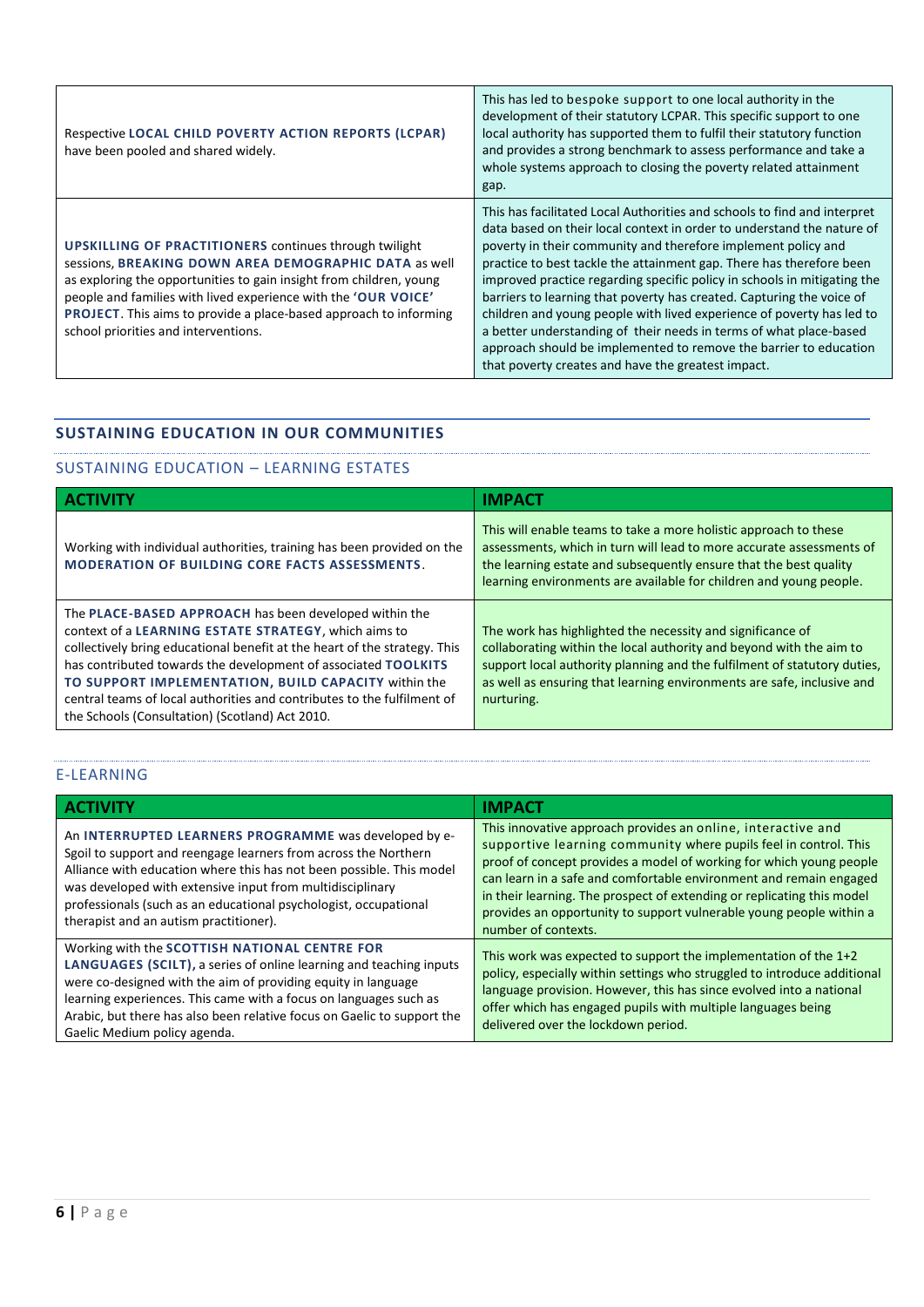# <span id="page-7-0"></span>**LEADERSHIP**

| <b>ACTIVITY</b>                                                                                                                                                                                                                                                                                                                                                                                                                                                                                                                                                                                                                                          | <b>IMPACT</b>                                                                                                                                                                                                                                                                                                                                                                                                                                                                                                                                                                                                                                                                                                                                                                                                                                                                                                                                                                                                                                                                                                                                      |
|----------------------------------------------------------------------------------------------------------------------------------------------------------------------------------------------------------------------------------------------------------------------------------------------------------------------------------------------------------------------------------------------------------------------------------------------------------------------------------------------------------------------------------------------------------------------------------------------------------------------------------------------------------|----------------------------------------------------------------------------------------------------------------------------------------------------------------------------------------------------------------------------------------------------------------------------------------------------------------------------------------------------------------------------------------------------------------------------------------------------------------------------------------------------------------------------------------------------------------------------------------------------------------------------------------------------------------------------------------------------------------------------------------------------------------------------------------------------------------------------------------------------------------------------------------------------------------------------------------------------------------------------------------------------------------------------------------------------------------------------------------------------------------------------------------------------|
| An increased range of professional learning programmes and activities<br>for LEADERS AT ALL LEVELS including REGIONAL OFFERS OF<br>TEACHER LEADERSHIP PROGRAMME, ASPIRING TO MIDDLE<br>LEADERSHIP and EVOLVING SYSTEMS THINKING (in partnership<br>with Education Scotland). These programmes enable participants to<br>work collaboratively with colleagues to ENHANCE AND EXTEND<br>THEIR OWN LEADERSHIP SKILLS and consider how they apply<br>them in their own context.                                                                                                                                                                              | Feedback from the Aspiring Middle to Leadership prototype was very<br>positive and the programme will run next session co-facilitated by the<br>workstream lead. Evolving Systems Thinking was paused with 3 days<br>remaining and is now underway again in a revised online format. A<br>final evaluation will be carried out once the programme is completed.                                                                                                                                                                                                                                                                                                                                                                                                                                                                                                                                                                                                                                                                                                                                                                                    |
| Colleagues from Argyll & Bute and Aberdeenshire participated in<br>cohort one of a programme of FACILITATOR TRAINING. Evaluation<br>feedback shows improvements in confidence, knowledge and skills to<br>plan, design and facilitate adult learning and plans are underway for<br>the CREATION OF A FACILITATOR NETWORK. The continued<br>positive impact of this training can be seen as cohort one included<br>three members of the Northern Alliance Central Team and this<br>training enabled those team members to successfully facilitate the<br>discussion and development of the Northern Alliance Support Strategy<br>in response to Covid-19. | <b>Self-reported Outcomes:</b><br>88% strongly agreed they have a better understanding of adult<br>learning (100% agreed or strongly agreed).<br>63% strongly They will confidently apply learning in their<br>context (100% agreed or strongly agreed).<br>75% strongly that the CLPL had provided now opportunities for<br>collaborative working (100% agreed or strongly agreed).<br>100% reported that they thought the PL would have a positive<br>impact on children and young people.<br>100% reported it would have a positive impact on their<br>colleagues.<br>100% reported it would or would maybe have a positive impact<br>on families.<br>Comments:<br>In a recent training event where I was able to apply my new<br>facilitator skills, I believe that practitioners attending had a<br>greater depth of understanding of the course - which will have a<br>direct impact on the experiences they provide for children.<br>I will be far better placed to lead learning that meets their<br>desired outcomes and enables them to apply their learning in<br>their context. I will facilitate daily interactions more confidently. |
| In partnership with GTCS, the first cohort of the COACHING<br>DIPLOMA began in February.                                                                                                                                                                                                                                                                                                                                                                                                                                                                                                                                                                 | Individual's personal coaching skills were developed in order to build<br>capacity and support the development of coaching as a strategy for<br>improvement across the Northern Alliance.                                                                                                                                                                                                                                                                                                                                                                                                                                                                                                                                                                                                                                                                                                                                                                                                                                                                                                                                                          |
| A Peer Coaching programme ran as a prototype with colleagues from<br>Argyll & Bute, Aberdeenshire and Highland. This proved very popular<br>with registration selling out in 36 hours.                                                                                                                                                                                                                                                                                                                                                                                                                                                                   | This programme received positive feedback. Participants are currently<br>involved in co-creating the next phase of the programme.                                                                                                                                                                                                                                                                                                                                                                                                                                                                                                                                                                                                                                                                                                                                                                                                                                                                                                                                                                                                                  |
| The NORTHERN ALLIANCE LEARNING HUB was officially launched<br>in February 2020 which coincided with a professional learning event<br>for officers and practitioners looking at the issue of equity within<br>education, 'BREAKING DOWN BARRIERS: EQUITY AND<br><b>EDUCATION FOR ALL'.</b>                                                                                                                                                                                                                                                                                                                                                                | Initial evaluation of the opening of the Learning Hub event indicated<br>that:<br>88.9% of attendees agreed/strongly agreed that the hub had<br>facilitated greater opportunity to access professional learning.<br>94.5% attendees agreed/strongly agreed that the hub had<br>provided new opportunities to collaborate with other<br>professionals.                                                                                                                                                                                                                                                                                                                                                                                                                                                                                                                                                                                                                                                                                                                                                                                              |
| A SERIES OF WEBINARS TO SUPPORT HEALTH AND WELLBEING<br>across the school community ran during the period we were in<br>lockdown. These were facilitated in partnership with colleagues within<br>the Northern Alliance and beyond and based on positive psychology<br>approaches.                                                                                                                                                                                                                                                                                                                                                                       | <b>Resilient and Resourceful webinar</b><br>25 practitioners engaged with this session.<br>100% respondents reported that they thought the PL would<br>have a positive impact on children and young people.<br><b>Using Character Strengths</b><br>45 practitioners engaged in this session ran on 2 occasions.<br>Evaluation feedback was generally positive with all respondents<br>thinking it would or would maybe have a positive impact on<br>children, families and staff.<br>Wakelet was used to capture staff feeling during this time.<br>(copy and paste link into chrome browser).                                                                                                                                                                                                                                                                                                                                                                                                                                                                                                                                                     |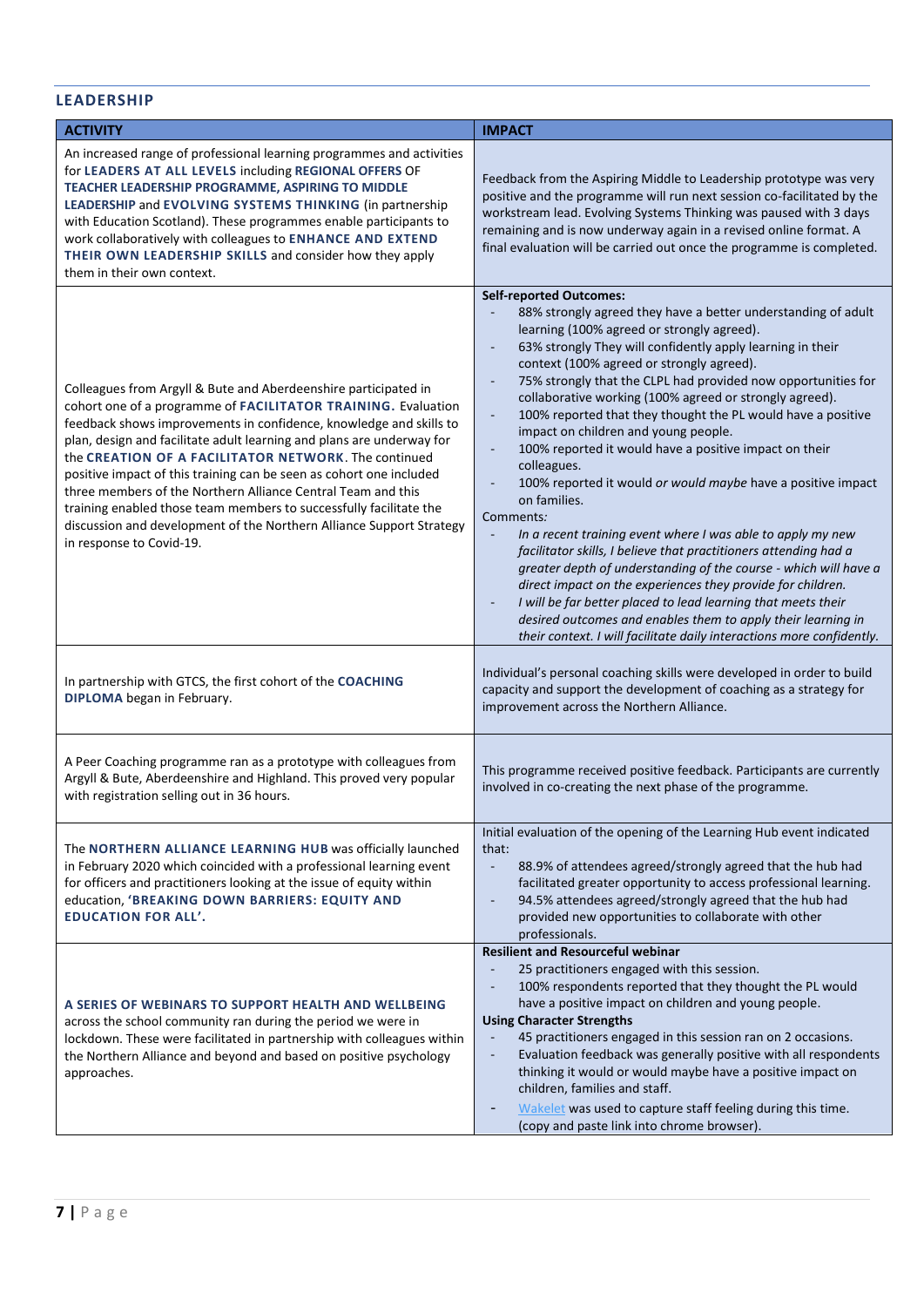#### <span id="page-8-0"></span>ADDITIONAL AREAS

| <b>ACTIVITY</b>                                                                                                                                                                                                                                                                                                                                                                                                                                                                                                                           | <b>IMPACT</b>                                                                                                                                                                                                                                                                                                                                                                                                                                                                                                                                                                 |
|-------------------------------------------------------------------------------------------------------------------------------------------------------------------------------------------------------------------------------------------------------------------------------------------------------------------------------------------------------------------------------------------------------------------------------------------------------------------------------------------------------------------------------------------|-------------------------------------------------------------------------------------------------------------------------------------------------------------------------------------------------------------------------------------------------------------------------------------------------------------------------------------------------------------------------------------------------------------------------------------------------------------------------------------------------------------------------------------------------------------------------------|
| The CLD Teams across Scotland continue to share expertise in relation<br>to FAMILY LEARNING, STEM and SHARED PLANNING FOR<br><b>IMPROVEMENT</b> to better meet the Scottish Government regulations<br>for CLD.                                                                                                                                                                                                                                                                                                                            | Analysis of strengths and areas for improvement by CLD Lead Officers<br>drawn for CLD inspection reports in all 8 authorities has led to<br>identified actions for improvement - now under way.<br>Use of our Northern Alliance Family Learning pack in each of the<br>authorities has enhanced shared approaches to Family Learning and<br>provided a good platform for further collaboration and delivery.<br>Access to external funding has allowed CLD Leads to build on the<br>successful 2019 Regional Youth Conference strengthening<br>participation and youth voice. |
| UNLOCKING STEM IN CLD - a funded project almost completed<br>and selected as a best practice case study in collaboration for learning<br>by Education Scotland.                                                                                                                                                                                                                                                                                                                                                                           | Over 100 practitioners trained through co-produced workshops in<br>Aberdeen and Aberdeenshire<br>Over 100 Youth Scotland STEM Toolkits distributed to participants<br>Practitioner application of their learning evident in case studies across<br>all three collaborating partner organisations capturing positive staff<br>and learner feedback                                                                                                                                                                                                                             |
| Within the EQUALITIES WORKSTREAM, the principal educational<br>psychologist from Highland has liaised with school pupils from Nairn<br>Academy with the intention to co-design a CHILDREN'S CHARTER<br>for the RIC which focuses on creating a POSITIVE SENSE OF<br>SCHOOL BELONGING for both pupils and staff. The Children's<br>Equalities Charter was being refined and this review was due to be<br>completed in June 2020 for implementation in session 2020-21.<br>However, with schools closing in March, this review was delayed. | The pupils from Nairn have included in the reviewed document, the<br>views of other young people from across the Northern Alliance<br>through survey responses and research. There is only one section of<br>this Charter left to update and now schools have returned this is due<br>for completion by December 2020.                                                                                                                                                                                                                                                        |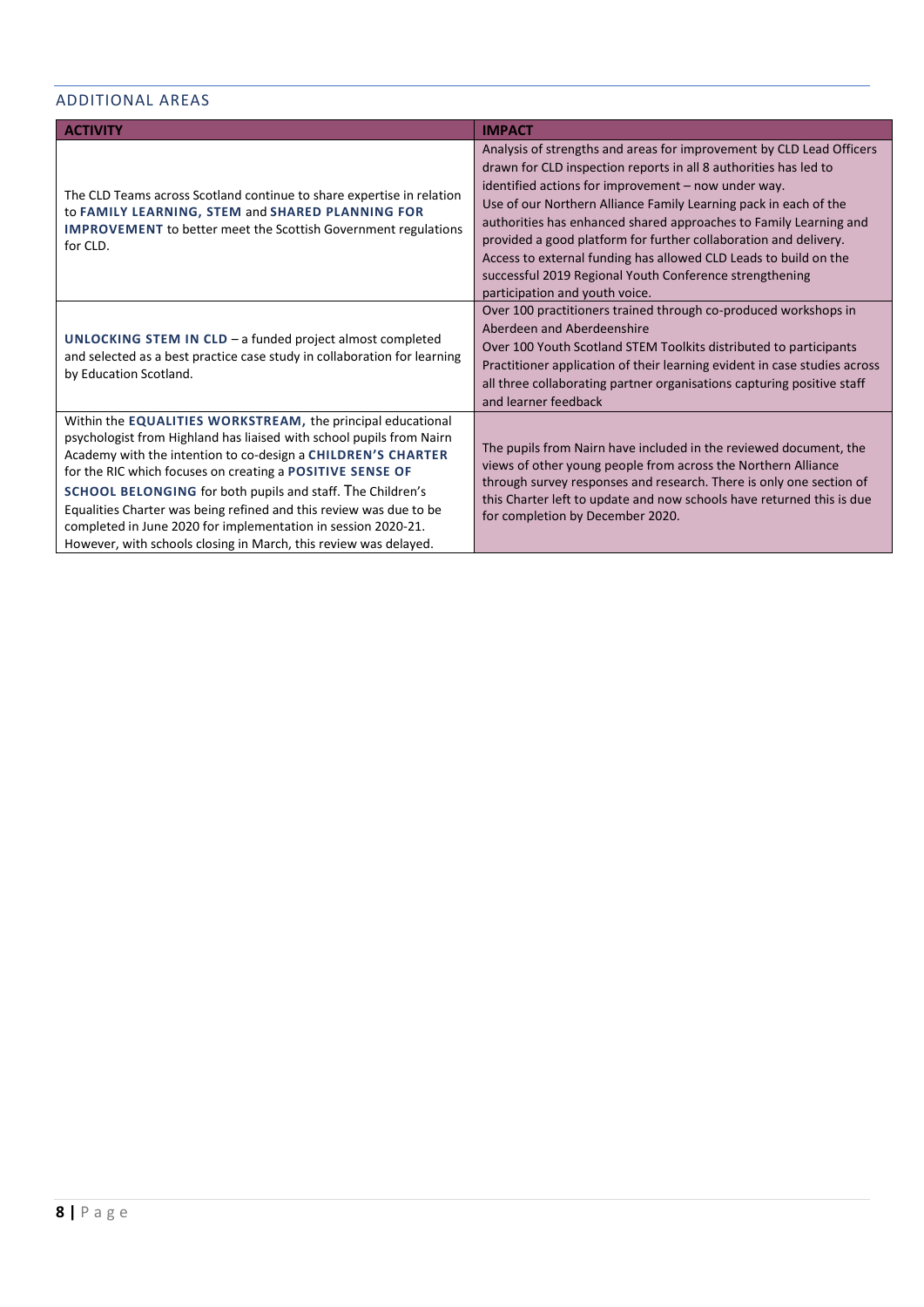# <span id="page-9-0"></span>**KEY ACTIVITIES AUGUST – DECEMBER 2019**



# <span id="page-9-1"></span>**STRATEGIC DEVELOPMENT DAY**

30<sup>th</sup> August 2019 saw the Northern Central Team come together with the Regional Improvement Forum Directors and Chief Education Officers along with Education Scotland's dedicated Northern Team for the first time. Working in groups focussing on each of the four key workstream; Curriculum, Raising Attainment & Closing the Poverty Related Attainment Gap; Sustaining Education in Our Communities, and Leadership; aims and priorities were developed.

#### IMPACT

This day facilitated the strategic linking of national, regional and local colleagues to support a co-ordinated and cohesive approach to regional improvement activity. Colleagues within the Northern Alliance central team made connections and built relationships with the newly formed regional improvement team, which has enhanced the delivery of educational improvement support across the system.

#### <span id="page-9-2"></span>**SCOTTISH LEARNING FESTIVAL 2019 & SLF AT THE LEARNING HUB**

A parallel event with the Scottish Learning Festival took place in Aberdeen at the Northern Alliance Learning Hub at the University of Aberdeen. In recognition that attendance at the official event in Glasgow can prove difficult for practitioners across the Northern Alliance, the event at the Hub provided an alternative opportunity for practitioners to engage in the content and with colleagues.

Attendees were able to enjoy live streamed sessions from the Glasgow event whilst also networking with colleagues and engage in professional learning in Aberdeen. The SLF at the Learning Hub event featured a 'Blether in the North' with presentations from Education Scotland, the University of Aberdeen and the Northern Alliance with sessions including facilitating and improving research based approaches to pedagogy in numeracy and mathematics; barriers to collaboration and how we can overcome them; and an introduction to improving gender balance and equalities.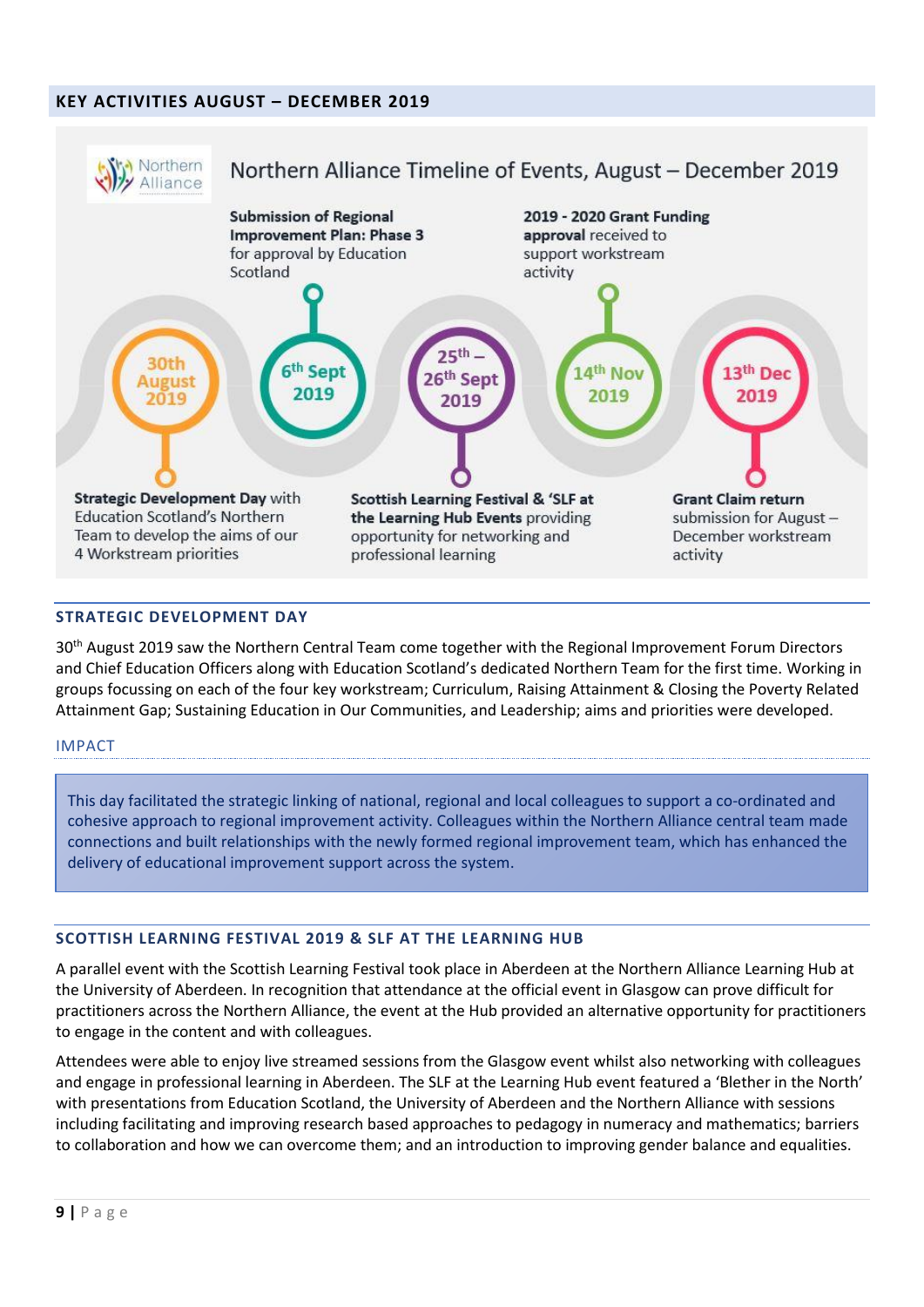This event supported the delivery of high quality, collaborative professional learning within a local context and improved engagement with the national event. It demonstrated the strong partnership between national partners hosting the conference, as well as regional and local partners in the facilitation of collaborative discussion throughout the Northern Alliance. This included academic partners within the University of Aberdeen, who supported the delivery of the event. Ultimately, this event introduced the equitable medium for high quality professional learning to be delivered by a range of professionals from across the country, to anyone across the Regional Improvement Collaborative.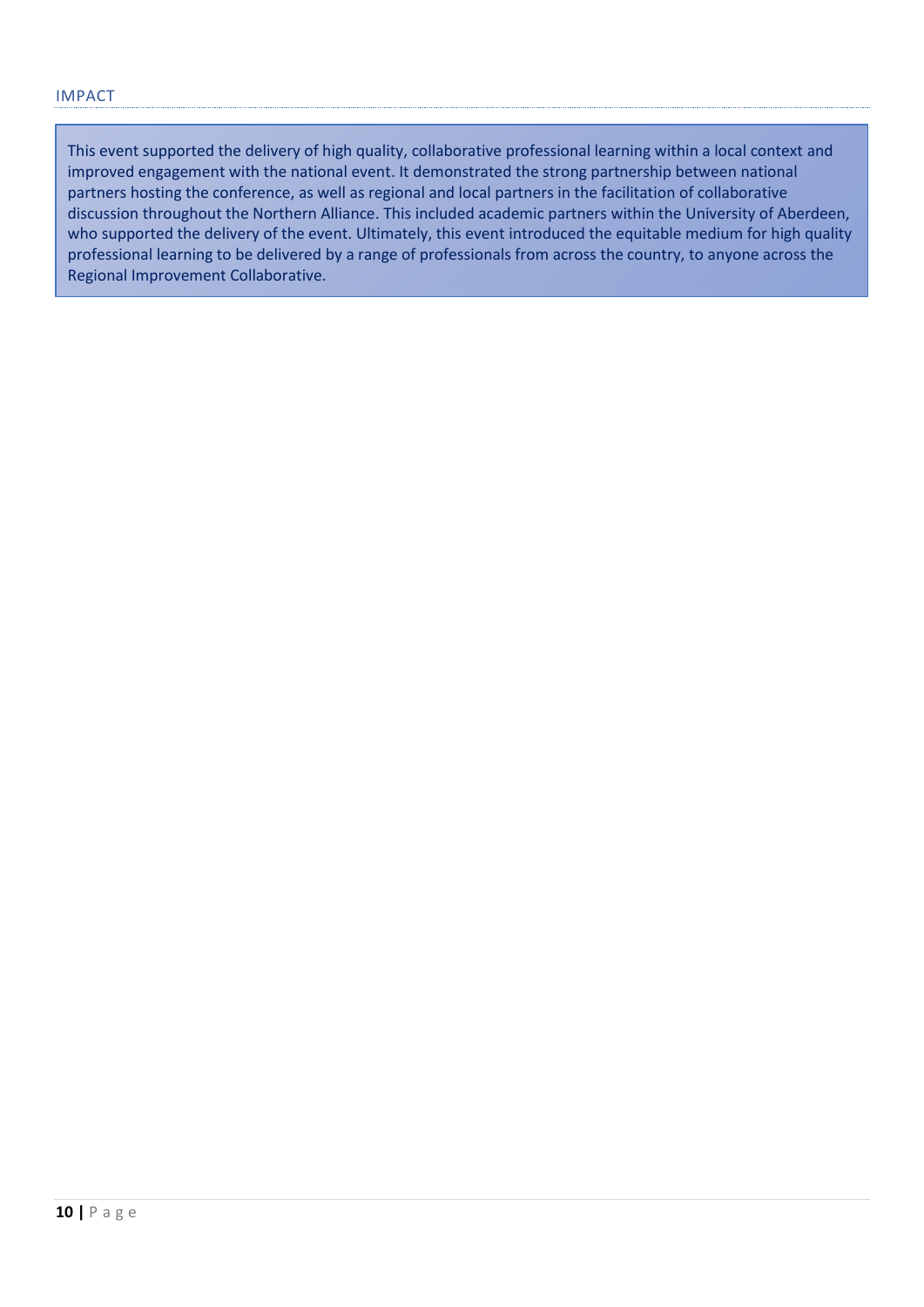# <span id="page-11-0"></span>**KEY ACTIVITIES JANUARY – MARCH 2020**



#### <span id="page-11-1"></span>**NORTHERN ALLIANCE DEVELOPMENT DAY**

Following the launch of our new RIC Improvement plan at the beginning of the year, workstream lead officers and the wider central team came together with the Northern Alliance directors to share learning and aspirations for the year ahead. This also provided an opportunity for the Leads to hear about each other's work and increase their awareness of activity across the collaborative. Each Workstream Lead shared their plans for the future through a 10 minute presentation, followed by questions from the Directors.

#### **FEEDBACK FROM THE DAY AND SUGGESTIONS FOR THE YEAR AHEAD INCLUDED:**

- *Really useful day hearing from all the leads – for the next team meeting there should be 4 presentations, 1 for each priority and everyone feeds into them as appropriate.*
- *It would be great to have a session with Education Scotland Northern Team to see how they are working with the RIC.*
- *What is the model of the future? – we should be shaping it.*
- *Important to focus on measuring and evidencing a difference/impact. Thinking more about improvement methodology and other tools. Work with leads to use improvement methodology would be great.*
- *Anything that supports a common approach is good.*
- *Issue of key contacts needs to be addressed; this information should be available to all.*
- *Opportunity to reduce bureaucracy – all messages being shared in all authorities.*
- *The opportunity to meet more frequently as a group to collaborate would be welcomed.*

#### IMPACT

Our Central Team Development Day brought the existing workstream leads together for the first time since August 2019, and as the feedback above illustrates, there was a desire to meet as a central team more often – and to work more cohesively. Interestingly, the actions taken from the suggestions above weave their way through the Northern Alliance Covid-19 Strategy (Part 2) and through the shared team action plan for the year ahead (part 3).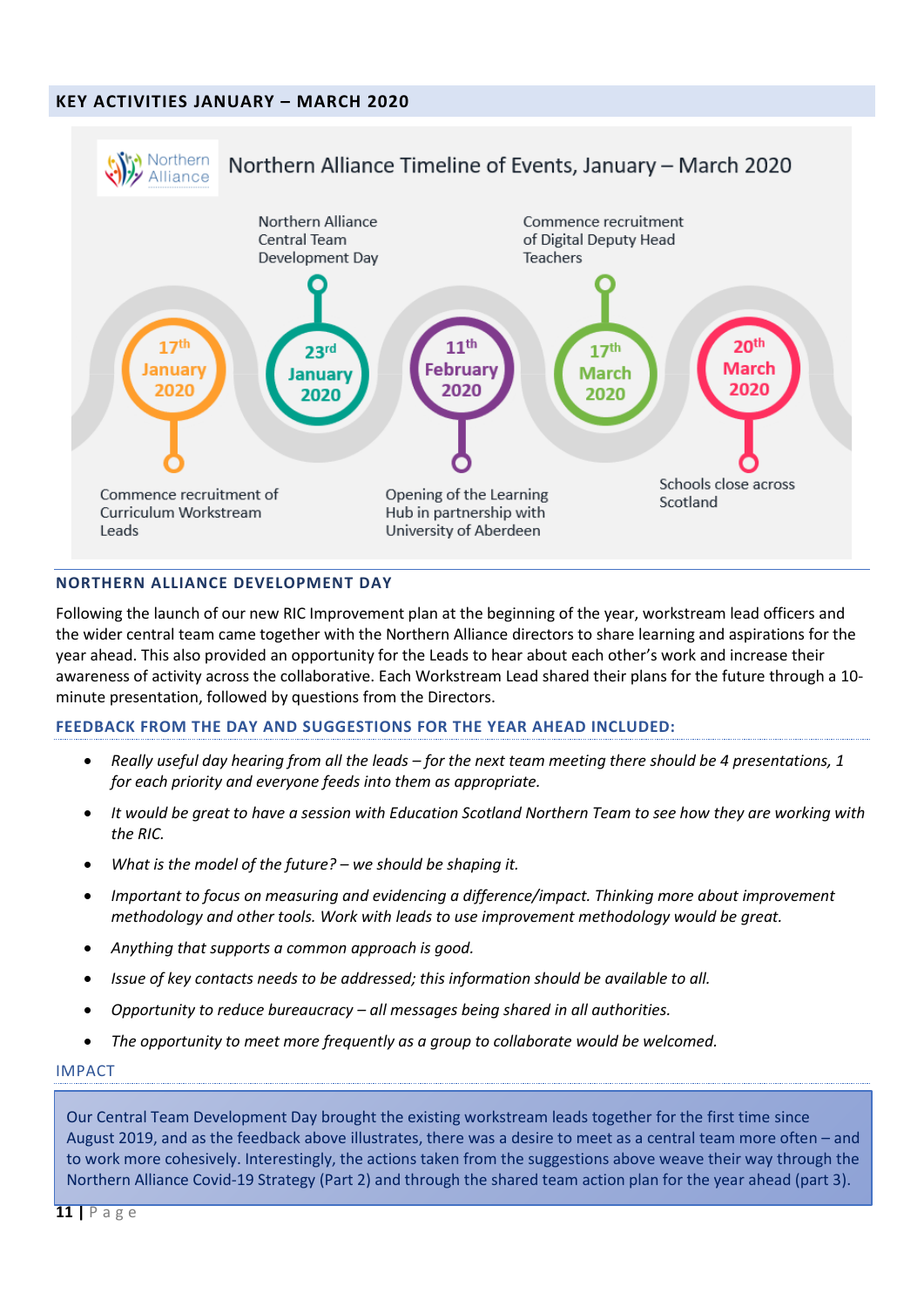Our RIC Research Officer also shared an overview of a more systematic approach to collecting evidence of impact. It was agreed that this approach would be taken forward as of January 2020. Methods of capturing processes:

- **MAGPI+** a mobile app which will record the number and type of collaborative engagements.
- **TEACHER REPORTED OUTCOME MEASURES** an electronic form which will evaluate professional learning events, capturing core outcomes in line with the new model of professional learning.
- **WEBSITE ENGAGEMENT & RESOURCE SHARING** website analytics will present information on the frequency of downloads, but every resource will have an evaluation form embedded within it.

#### IMPACT

- Captures data over time, which allows us to monitor impact on an ongoing basis and capture the impact of actions taken almost straight away.
- There is shared understanding of its purpose and a cohesive approach to collecting data.
- Colleagues are able to analyse individual workstream data and also look at what the key learning points are by analysing data collated from all workstream activity.
- Some data collection processes are built into what we are doing anyway e.g. Sharepoint, Teams and Twitter analytics – therefore do not require an additional process to collect this data.

#### <span id="page-12-0"></span>**CURRICULUM LEADS - PRIMARY BGE AND SECONDARY BGE/SENIOR PHASE**

We began a recruitment campaign mid-January 2020 for two new Workstream Leads to build capacity in the central team in relation to curriculum and collaborative curriculum delivery activity. A Primary and Secondary lead would work together to develop collaborative practice across the Northern Alliance local authorities in relation to curriculum development.

#### IMPACT

Recruitment of the Curriculum Leads is a key addition to the Central Team. Now that the Leads are in post, they are driving forward curriculum priorities within our RIC improvement plan. In addition, they aim to work alongside colleagues at classroom level to build a shared understanding of the importance of curriculum rationale. This is particularly relevant following the return to school in the 2020-21 school session. Our Secondary Lead has worked with colleagues to overcome challenges around timetabling and our Primary Lead is exploring different pedagogical approaches with colleagues in understanding how creativity and innovation will play a key role in future curriculum developments.

#### <span id="page-12-1"></span>**LAUNCH OF THE NORTHERN ALLIANCE LEARNING HUB**

A highlight within our RIC year was when Deputy First Minister and Cabinet Secretary for Education and Skills John Swinney MSP officially opened our Learning Hub at the University of Aberdeen in February 2020. The Learning Hub, established in partnership with the University of Aberdeen and the Northern Alliance, was created to bring together practitioners, academics, researchers and others to share their knowledge and to encourage innovation in learning.

The official opening of the Learning Hub coincided with a professional learning event, '*Breaking Down Barriers: Equity of Education for All',* for practitioners across the Northern Alliance with attendance in the physical hub space or online*.* The event included sessions looking at inclusive practice and transformability, how poverty impacts the children in our schools and teacher confidence in the use of digital tools to reach learners. The event also included an overview of the **E-SGOIL INTERRUPTED LEARNERS PROGRAMME** developed to help and support those pupils disengaged from education in a traditional school setting.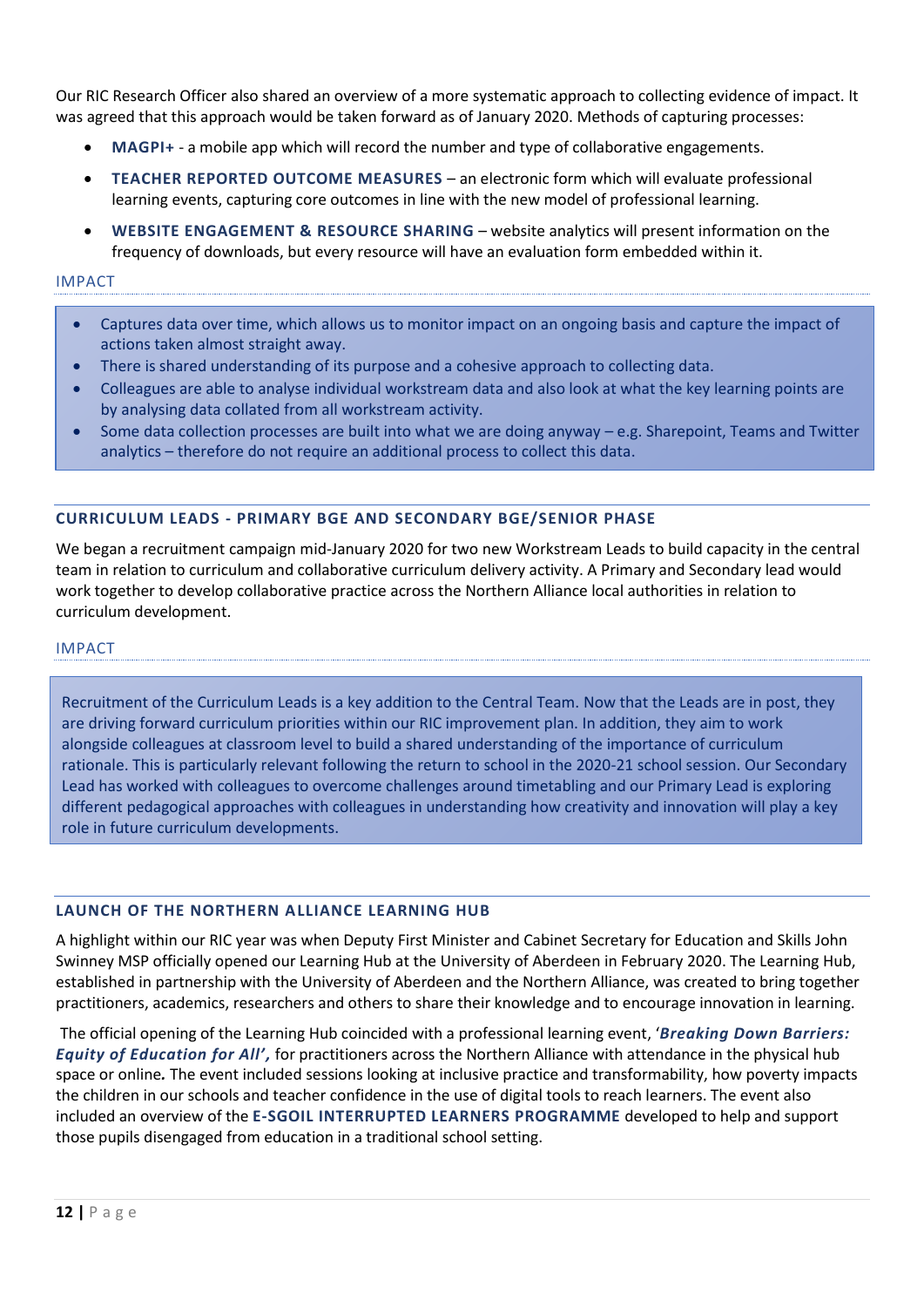Regional Improvement Lead officer Helen Budge explained: *"We're passionate about helping people and about making the delivery of learning and teaching opportunities the best this can be across our urban, suburban and rural communities. This fantastic new shared space at the university promotes joined up thinking among those teaching the teachers, those carrying out important research and those directly involved in learning and teaching in our schools and early years settings."*





David Gregory, Senior Regional Advisor for Education Scotland's Northern Team and works alongside colleagues across the Northern Alliance added: *"I look forward to continuing to work with colleagues at the University of Aberdeen and the Northern Alliance as we encourage collaboration amongst practitioners and support professional learning through the new Learning Hub."*

David Smith who is Head of the University of Aberdeen's School of Education commented: "*It is a privilege for the School of Education to work with the Northern Alliance on the Learning Hub. As we work together, with our different perspectives, experiences, and understandings, around a common commitment to improving the lives of others, I hope that new research-informed solutions* 



*will emerge to the challenges faced by our schools and communities across the Northern Alliance."*

# IMPACT

The launch of the Learning Hub signifies the value the Northern Alliance places on partnerships –maintaining a clear focus on our vision for increasing opportunities for collaboration and for learning across the RIC. Preliminary evaluation of the opening of the Learning Hub indicates that 88.9% of attendees agreed/strongly agreed that the hub had facilitated greater opportunity to access professional learning, and 94.5% attendees agreed/strongly agreed that the hub had provided new opportunities to collaborate with other professionals. As we move forward within our education system following the Covid-19 pandemic, the Learning Hub will become an even greater asset to colleagues across the Northern Alliance. In particular, facilitating further opportunities for learning and development at all levels through partnership working with the University of Aberdeen, e.g. through online CLPL opportunities for our partnership with the Leadership workstream (funding dependent).

#### <span id="page-13-0"></span>**RECRUITMENT OF DIGITAL DEPUTY HEAD TEACHERS AND E -SGOIL**

As a RIC covering such a diverse geographical area we have always made use of technology in our activity across our eight authorities to help as effectively engage and collaborate. Reflecting on the ever-increasing successes of e-Sgoil, a resource available across the RIC and the desire to expand our Northern Alliance digital agenda, a team of Digital Deputy Head Teachers has been recruited.

The Digital DHTs will lead the development of remote teaching and online learning across their own local authority, form part of the team of remote teaching delivery from e-Sgoil and add further capacity to our central team, collaborating with other Workstream Leads in

relation to digital curriculum delivery. The recruitment to this team has highlighted the wealth of experience and appetite that exists within our RIC to the development of online learning and digital curriculum delivery. The development of the Team is ever more pertinent whilst we navigate our way through these unsettled times.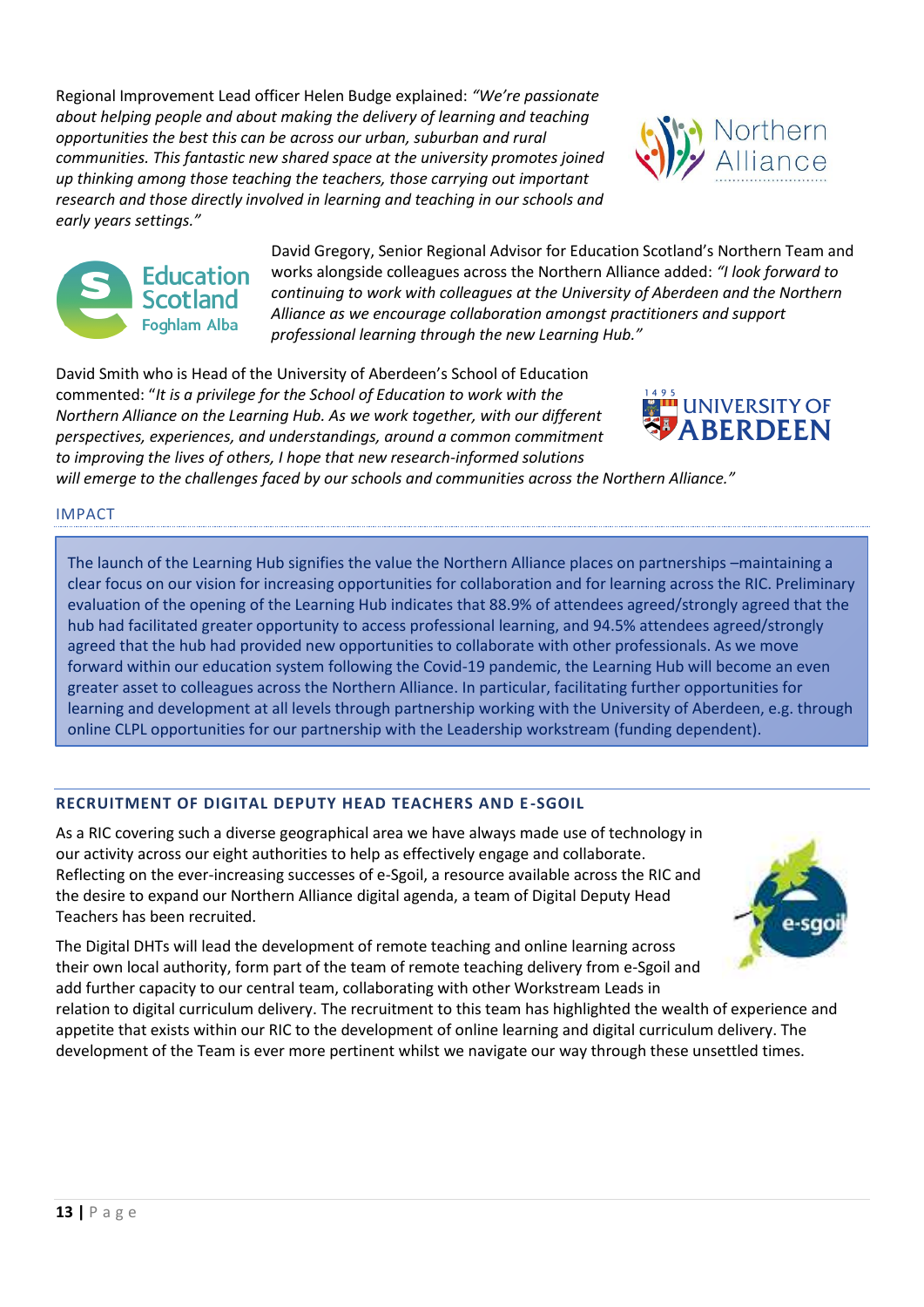E-Sgoil is proving to be a significant development in terms of digital development across the Northern Alliance – with a particular focus on expanding the provision of specialist teachers and improving breadth of subject choice across the Northern Alliance. In addition, there is also a focus on I-Sgoil, the Interrupted Learner programme. Since the outbreak of Covid-19, there is an even greater demand on digital connectivity and learning. Evidence of E-Sgoil's agile response to supporting learners online across the Northern Alliance – and beyond- has been astonishing and has been recognised at national level. As well as making an agile response to school disruption, e-Sgoil has demonstrated by continuing uninterrupted the delivery of all courses that were underway before lockdown, the inherent resilience that online teaching brings.

The recruitment of our digital DHTs will support E-Sgoil activity at a local authority level across the Northern Alliance. There can be times when issues such as connectivity and user skill levels can be problematic. With the Digital DHTs in post, issues can be resolved at a local level much more quickly. In addition, the Digital DHTs are seen to be 'catalysts of change' - driving forward digital improvements across the Northern Alliance.

Data to evidence improvement activity can be found on our Data Sway - [Supporting Evidence](https://sway.office.com/GRie6QTFCUTgwNCc?ref=Link).

# <span id="page-14-0"></span>**20TH MARCH 2020 – SCHOOLS CLOSE ACROSS SCOTLAND DUE TO THE COVID-19 PANDEMIC**

On Friday the 20<sup>th</sup> of March 2020, schools in Scotland officially closed in response to the COVID-19 pandemic. However, as indicated within the United Nations Convention on the Rights of the Child (UNCRC, Article 28), every child and young person has the right to an education. Out-with the provision of childcare requirements for key workers, local authorities, school staff and support staff have engaged in considerable effort to fulfil this right.

Given the need for flexibility in supporting the education system in the context of a global pandemic, the Northern Alliance has adapted to new and emerging circumstances to ensure that the offer of support remains adequate and responsive to emerging needs from a diverse geographical area.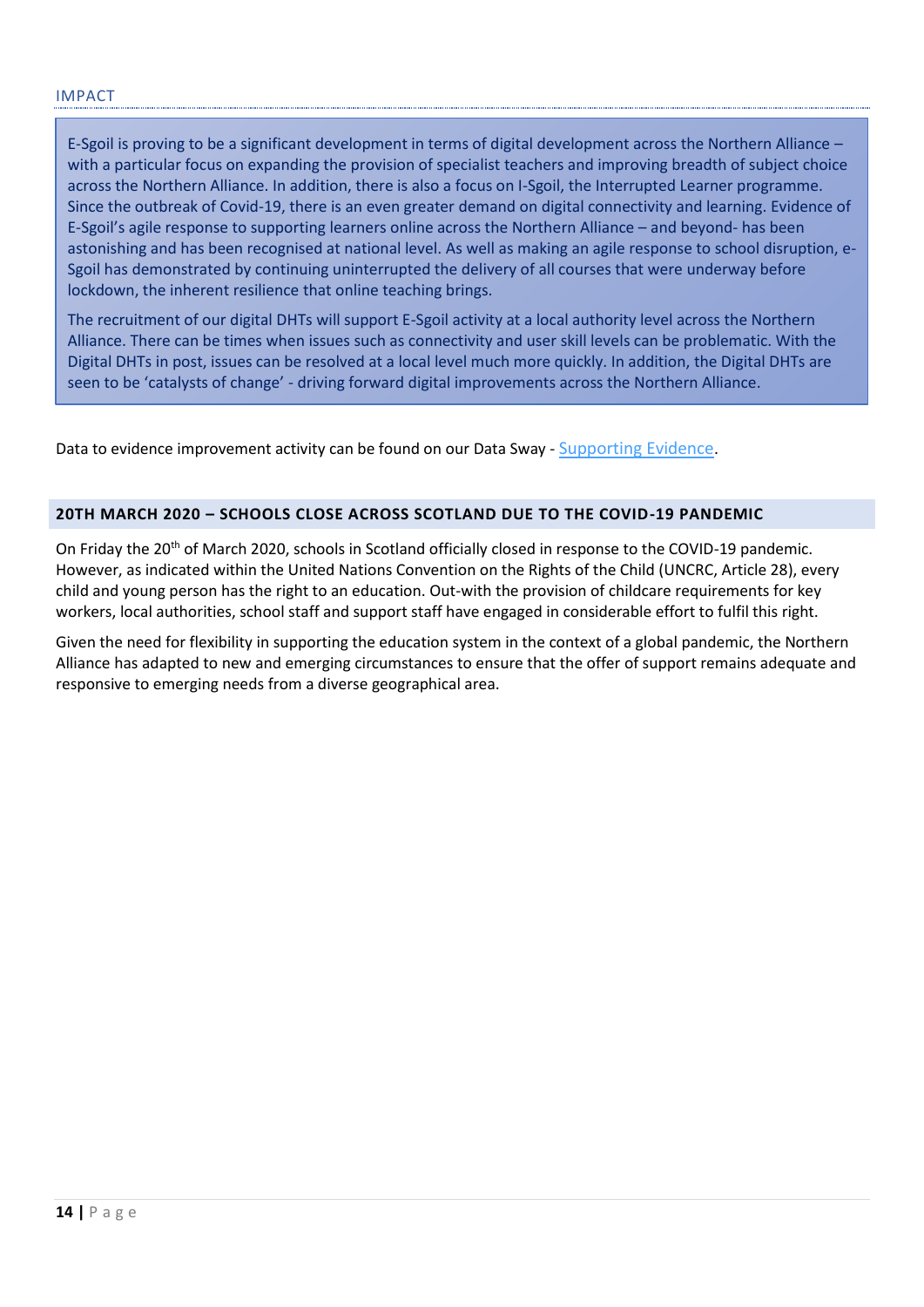#### <span id="page-15-0"></span>**PART TWO: NORTHERN ALLIANCE RESPONSE TO COVID-19 PANDEMIC**



#### <span id="page-15-1"></span>**SITUATION**

When Covid-19 resulted in all schools closing across Scotland at the end of March 2020, the Northern Alliance central team felt the need to connect with one another during this unsettling time. In order to facilitate this, one of our team members set up informal online coffee breaks twice a week. Initially the focus was around getting to know one another, but as can be expected, our role as a RIC and our priorities gradually crept into conversations. Common themes emerged:

- A desire to make a difference to our local authority colleagues who were under such pressure
- Greater clarity around our purpose during this time what is our role during this pandemic? How can we help?
- The aspiration to continue to strengthen relationships within our central team and to work more cohesively moving forward.

#### <span id="page-15-2"></span>HOW WE RESPONDED

Three members of our team had recently attended Facilitator Training. This training had been organised by the Lead Officer from the Leadership workstream and was the first of a series of four sessions planned for delivery across the Northern Alliance.

Our newly trained Facilitators worked alongside the team to plan 4 sessions which would support us to identify how we were going to use this time most effectively to prepare for working with local authority colleagues when the time was right. We used the '4Mat' approach to planning our first session – using the four stages to support us in our thinking.

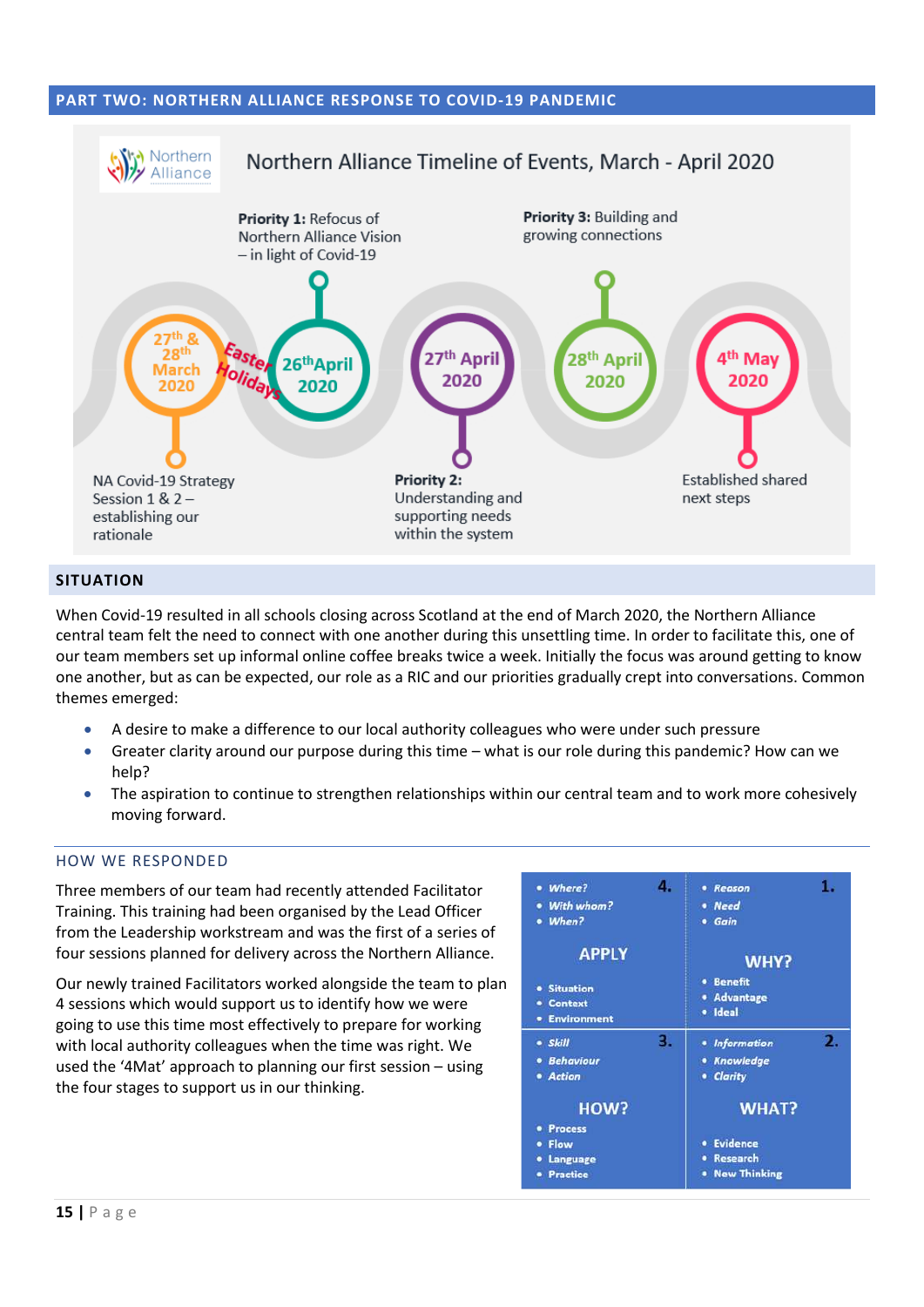As a result of the 4Mat planning process, we had identified three priorities which would shape our strategy for moving forward:

- **1. REFOCUS OUR RIC VISION IN RESPONSE TO THE CURRENT SITUATION (SHORT TERM)** 
	- Use this time to refocus our RIC's direction and common purpose in response to the significant changes which are taking place within our current system
- **2. UNDERSTANDING AND SUPPORTING THE NEEDS WITHIN THE SYSTEM** 
	- Facilitate the development of sustainable systems whilst retaining a focus on quality of learning experiences
	- Focus on equity /accessibility for all learners
- **3. BUILD AND GROW CONNECTIONS (LONGER TERM)** 
	- Further develop cohesion across Northern Alliance central team / local authorities / establishments / children and families
	- Work with local and national partners
	- Connect and collaborate with other RICs
	- Build ownership and motivation

Next, we visited each of the three priorities in more depth – to ensure there was a shared understanding of each priority across the team and shared expectations around what we were aiming to achieve.

# <span id="page-16-0"></span>1. REFOCUS OUR RIC VISION IN RESPONSE TO THE CURRENT SITUATION

Listed below are our steps towards building greater clarity and shared expectations around our Northern Alliance vision. In developing this approach, we could see the value and relevance not only for the current situation, but in moving forward as a RIC.



#### **As a group, revisit our Northern Alliance Vision**

*'Developing a culture of collaboration, sharing of expertise and creating local and regional networks to improve the educational and life chances of our children and young people.'*

**Separate our vision into distinct sections** 

Developing a culture of collaboration; sharing of expertise; creating local and regional networks – *in order* to improve the educational and life chances of our children and young people

#### **Clarity and Purpose**

How does our vision support clarity and purpose to our individual workstreams during this current period?

## **Build Shared Understanding and Expectations**

How do we move forward with this vision and share this across the Northern Alliance?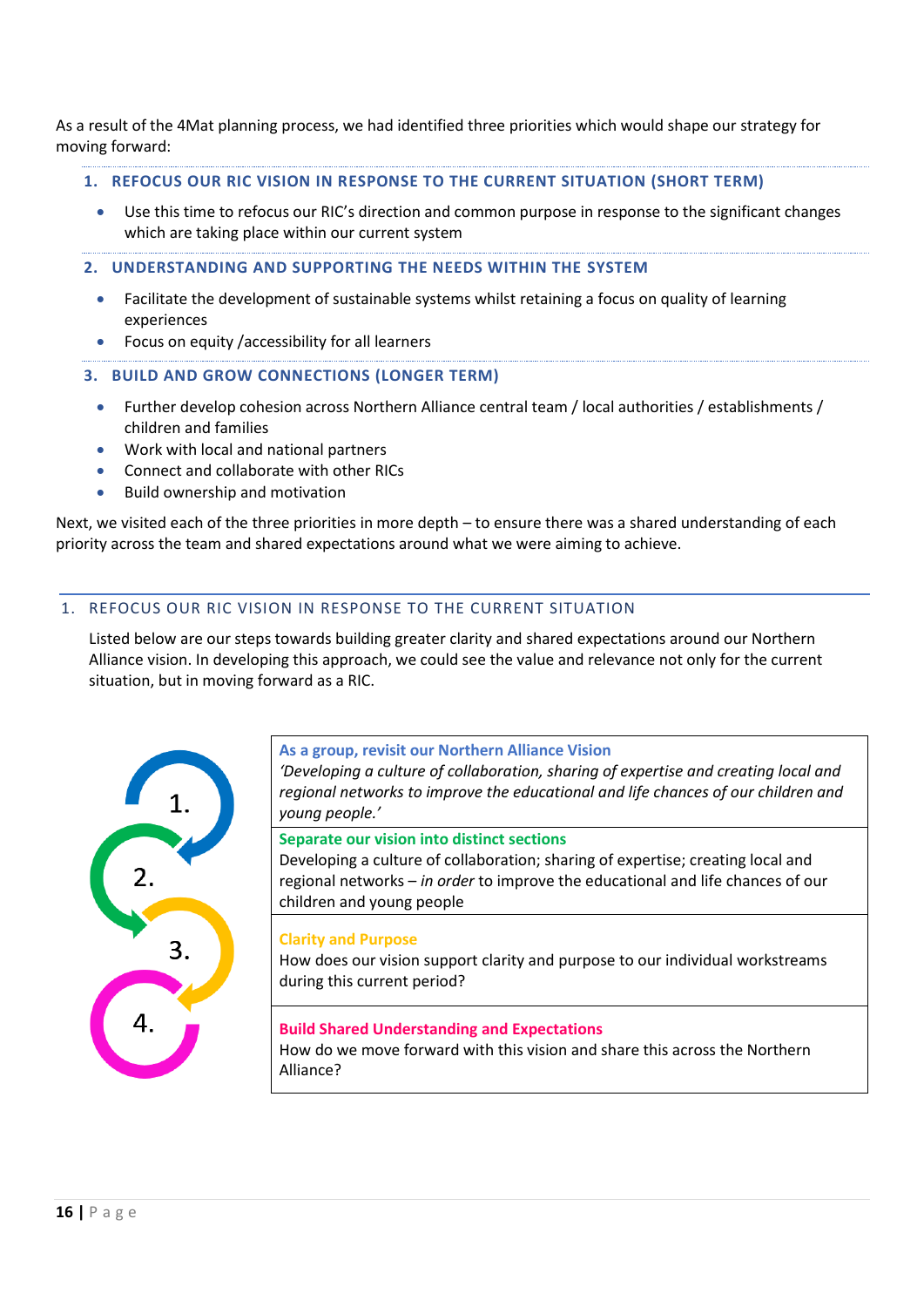# <span id="page-17-0"></span>2. UNDERSTANDING THE NEEDS WITHIN THE SYSTEM

One of the main actions of a Regional Improvement Collaborative is to 'add value' to the work of our local authorities and schools. During this pandemic, how could we avoid adding to the layers of resources and guidance being shared across Scotland? How could we ensure that the work we focused on helped colleagues at a time when they were looking for clarity and reassurance in working with their children and families?

Our second priority was to **UNDERSTAND AND SUPPORT THE NEEDS WITHIN THE SYSTEM.** In planning for this priority, we placed quality, equity and accessibility at the centre of this process:



# <span id="page-17-1"></span>3. BUILD AND GROW CONNECTIONS (LONGER TERM)

The final priority within our Strategy is focused on another key component of a Regional Improvement Collaborative – meaningful collaboration.

How could we work alongside our local authority teachers and ELC practitioners, Education Scotland's Northern Team and other national partners to further improve outcomes and address some of the barriers which colleagues were experiencing? Again, we identified key questions to support our team in building shared understanding and expectations around how we build and grow connections – in order to address need during the pandemic and in order to build firm foundations for future developments.

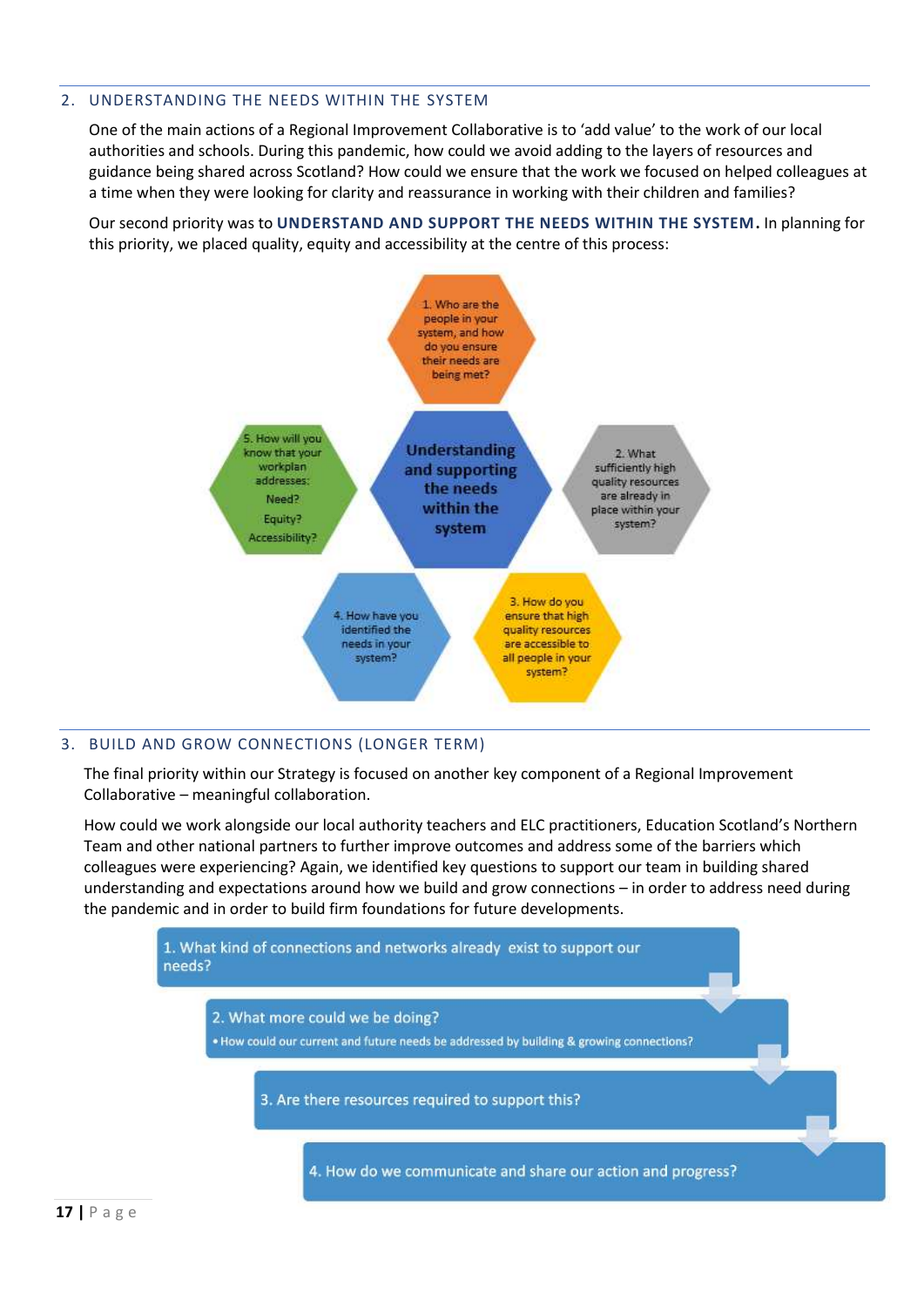#### <span id="page-18-0"></span>**WHAT NEXT?**

Each Lead Officer developed a plan for moving forward within individual workstreams in the short term which incorporated all three priorities outlined above. In addition, we agreed on a set of shared actions for the central team, in order to raise the profile of our work and also to signpost colleagues to sources of information and support which would add value to their work within their local authority.

# <span id="page-18-1"></span>OUR SHARED ACTIONS WERE:

- Create a calendar of CLPL activities which was based on each workstream's understanding of need
- Use Eventbrite to make the booking process more streamlined and accessible
- Each workstream lead to update their Glow Sharepoint sites to include appropriate resources, advice and guidance and signposting to national CLPL
- Raise awareness of activity through social media
- Share our strategy and actions through our monthly Northern Alliance newsletter

# <span id="page-18-2"></span>NORTHERN ALLIANCE RESPONSE AND RECOVERY GROUP

The workstream Lead for 'Sustaining Education in our Communities' has worked alongside 'Response and Recovery' representatives from every local authority in the Northern Alliance. Officers collaborated through weekly meetings and sharing of practice. This group has enabled local authority colleagues to discuss challenges and successes. Northern Alliance learning estate developments prior to this current situation have also supported local authorities through utilising profiles for schools, leading to ease of preparation for returning to school and ELC.

The Northern Alliance Recovery and Response Group has covered:

- Covid-19 capacities
- Risk Assessments
- PPE
- Closure Procedures
- Transport
- Catering
- Sharing committee reports.

# <span id="page-18-3"></span>WIDER ACTIVITY

In addition to the work of the central team, the Directors within the Northern Alliance meet once every two weeks to share learning at strategic level and to move shared Northern Alliance priorities forward. Throughout the pandemic period, meetings were increased to weekly in order to maintain effective communication and provide peer support during an ever-changing period of time.

Several Northern Alliance Directors were also members of the National Recovery Workstreams, as well as one of our Northern Alliance Lead Officers who was a member of the 'Infrastructure and Organisation' workstream. Throughout this fast-paced planning period at national level, effective communication between the Directors and the Workstream Leads ensured that the national workstreams had feedback on proposed actions from our unique Northern Alliance perspective – which went on to influence their recovery guidelines and frameworks.